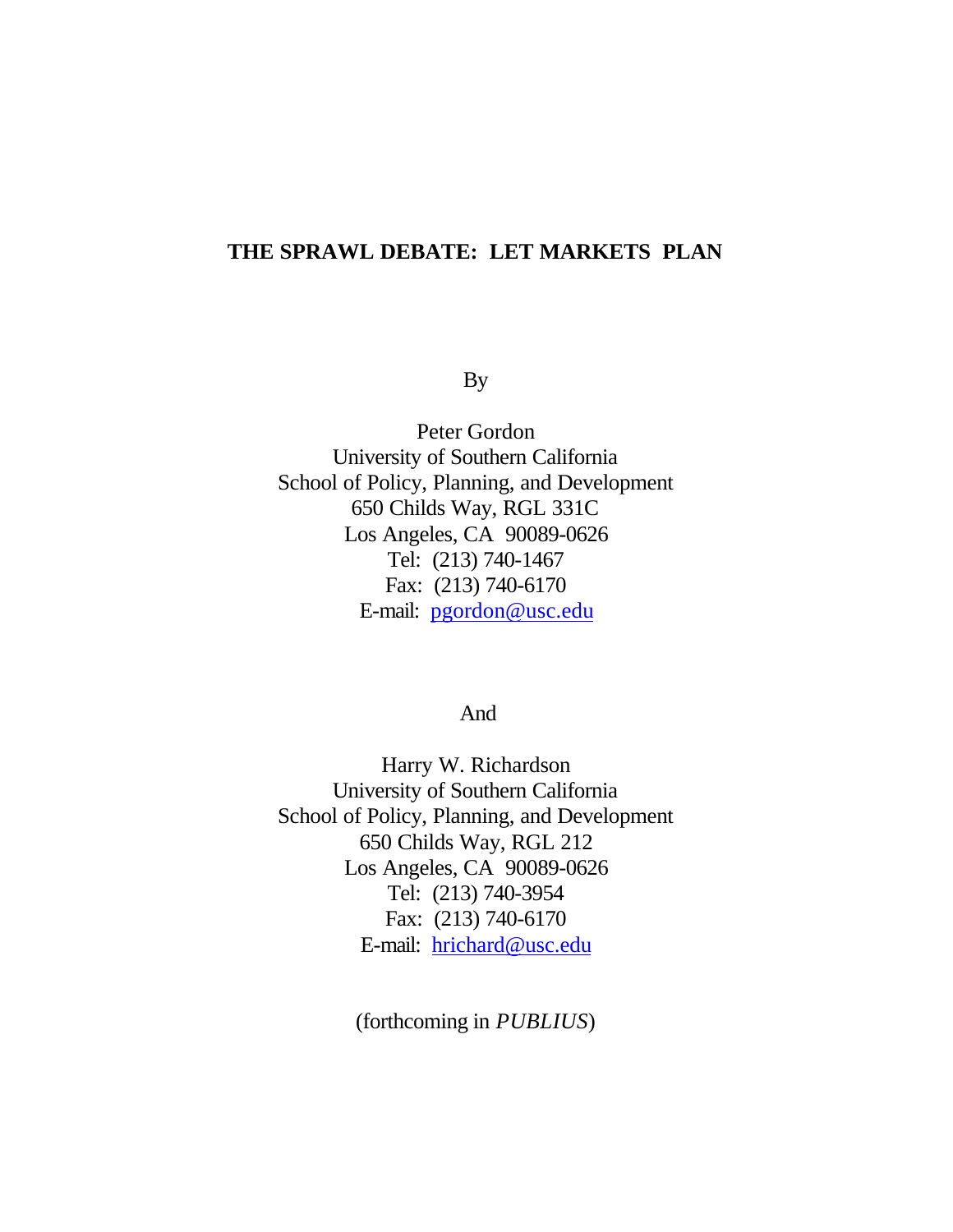### **Abstract**

Sprawl issues ought not be a federal issue because land-use control is local. Americans have been moving to both suburban and private communities for many years, an expression of the constitutional right to travel. They seek more direct control over their personal property rights. Both trends are at odds with the desire of planners to impose more controls via land-use and growth controls. Planners base their arguments on the need to control urban sprawl. Examining their arguments one-by-one shows that they are empirically weak. The controls are ineffective and will do little to slow down these shifts in residential location. The logic of the planners' position would be to control development everywhere via state and even federal legislation, but this is undesirable, unattainable, and probably unconstitutional. Sprawl will remain an issue over which state and local jurisdictions will either continue to fight or find an uneasy accommodation.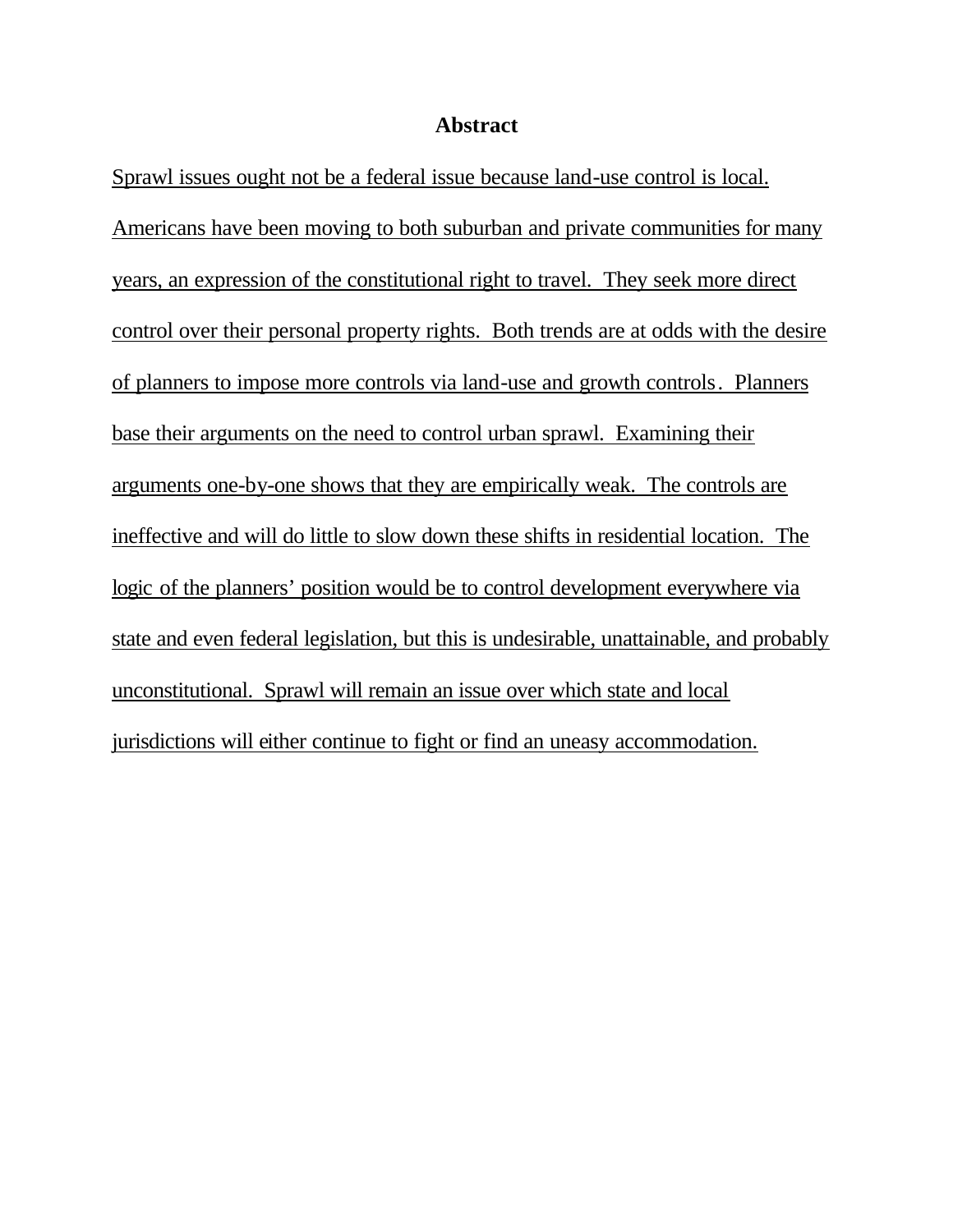In the presidential election campaign of 2000, both candidates responded to a request from an environmental group for a written statement of their position on sprawl. Al Gore's statement was more than double the length of that of George W. Bush, but both took a strong anti-sprawl position. Nevertheless, the sprawl issue never took fire in the campaign, despite the obviously great interest in the issue among the American public. The reason is not difficult to find. Land use is a local policy problem as demonstrated from constitutional decisions tracing back to the 1920s. The federal government, moreover cannot address land use directly. This explains why the Clinton administration's initiatives in this sphere (e.g., the Communities Reinvestment Act) focused on the revival of central cities as an indirect approach to controlling sprawl. In the case of land-use controls, the central intergovernmental issue is the role of state versus local governments. The federal system gives priority to state rights, but local governments do not give up their police power of controlling land use lightly. In several states that have passed mandatory statewide growth-management legislation, some local jurisdictions (counties or municipalities) have been very recalcitrant.

Another point about the U.S. presidential election of 2000 is that it confirmed the long-term trend of declining voter participation. Turnouts in 2000 and 1996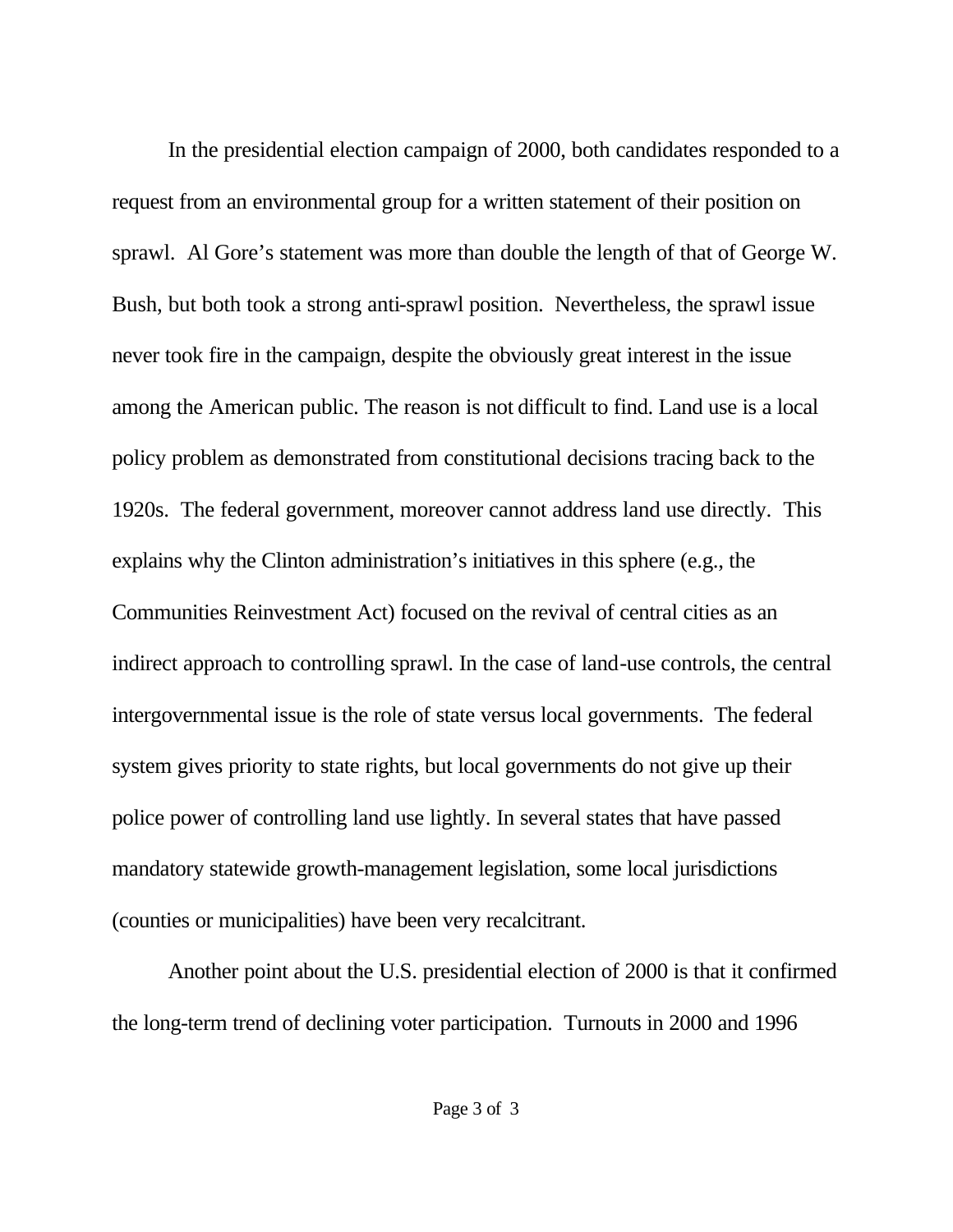were among the lowest in U.S. history.<sup>1</sup> The rational economic explanation emphasizes the fact that growing affluence raises opportunity costs, which make voting and other forms of political participation less attractive and less likely. An elaboration of this view comes from both Charles Tiebout's classic concept of "voting with your feet"<sup>2</sup> and Albert Hirschman's  $\overline{\text{Exit}}$ , Voice, and Loyalty.<sup>3</sup> As exit options become affordable for more people, there will be less voice and less interest in conventional politics. Current and past trends in residential location echo this point. Planners proposing tougher land-use regulations in the name of preventing urban sprawl should take note.

Affluence makes mobility an option for increasing numbers of people. Social, occupational, and geographic mobility are usually intertwined. People often move into new careers, different income strata, and new locations simultaneously. For many years, Americans have moved into the suburbs as they have moved up in life. The importance of either the exercise of voice or the cultivation of loyalty in communities where people have few ties and few reasons to nurture ties may be less compelling.

 Debates over the pervasiveness of these phenomena have recently surfaced in discussions of whether more Americans than ever are now Bowling Alone.<sup>4</sup> Although Robert Putnam cites considerable evidence for a noticeable decline in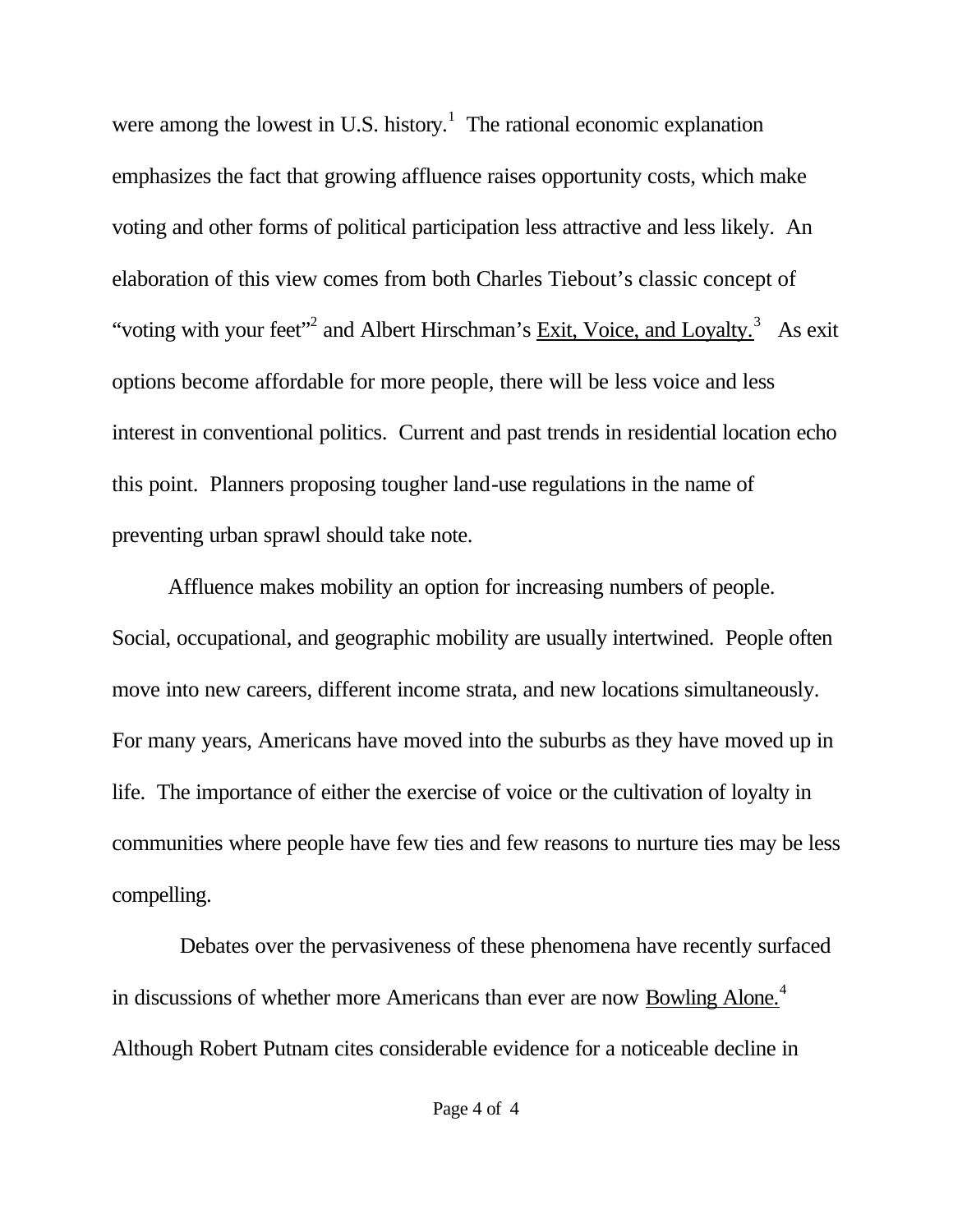community and social capital, his critics suggest that he has been looking in all the wrong places; the Kiwanis Club's membership may be down but the Sierra Club's membership is way up.<sup>5</sup> Others suggest that it is entirely reasonable for people to "substitute freedom of choice for the binding power of custom and tradition." We live in a world of trade-offs.

In the next section, we discuss the federal role in land-use planning. We then briefly discuss what we call the two migrations in the United States. Large numbers of people are engaged in two forms of exit, moving into private communities and/or into suburban/exurban locations where they expect more direct and personal control over their property. Afterwards, we revisit the sprawl debate to reiterate our position that the arguments used by planners and others for vastly enhanced public land-use controls are weak. In the concluding section, we discuss the irony of proposals for stronger state controls at a time when people are looking for property-rights assurances that they find more attractive.

## THE FEDERAL ROLE IN LAND-USE PLANNING

In recent years, there have been many state, county, and local ballot initiatives about growth management, "smart growth," and sprawl. In the past two elections (1998 and 2000), the majority of the initiatives to control sprawl passed.<sup>7</sup> Yet, there remain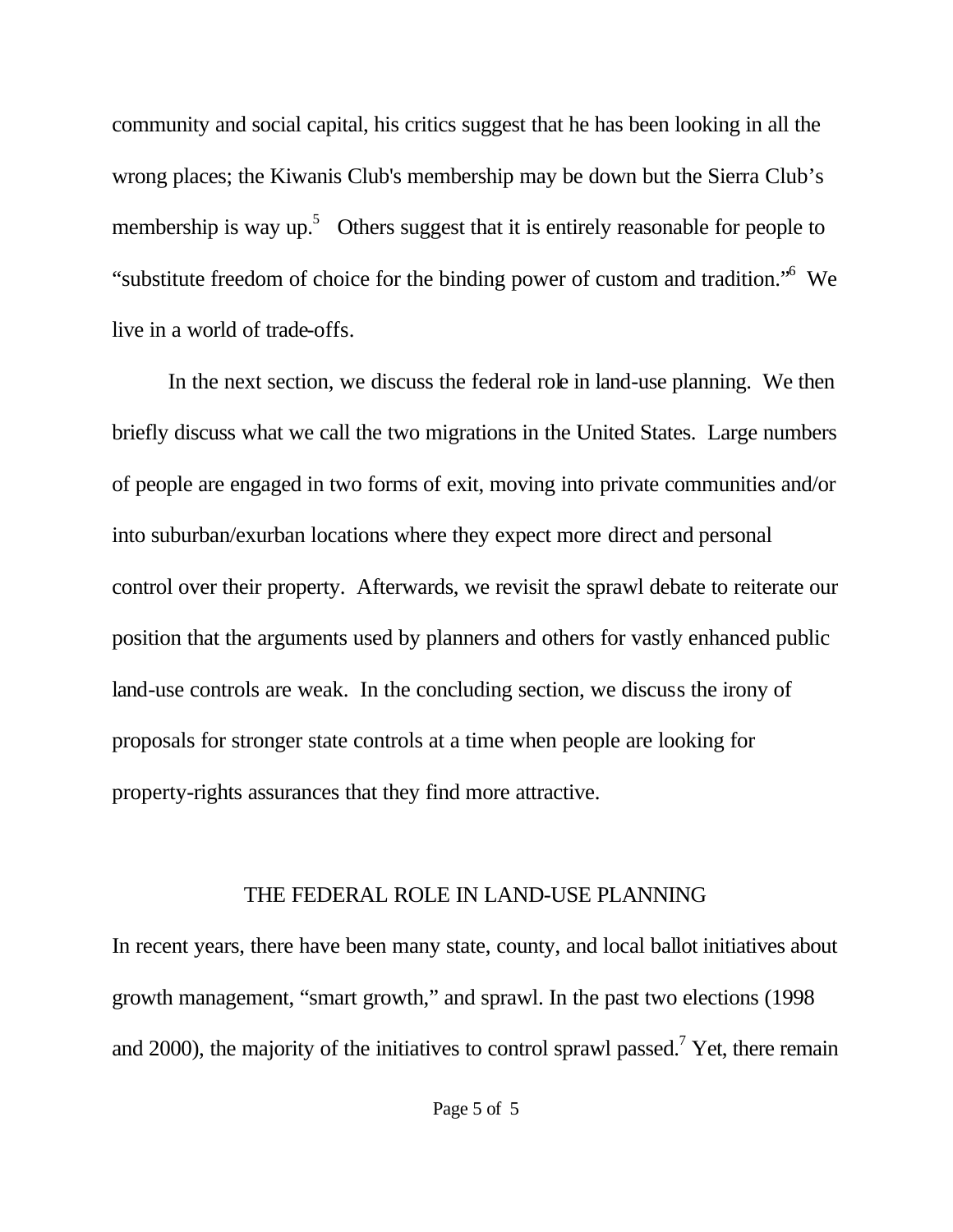many jurisdictions that refused to accept a growth-management agenda, and an even larger number that did not get involved in the debate and were willing to accept development, even remaining enthusiastic about it. The result is that, regardless how fast the sprawl-containment strategy spreads, there are always cities and counties where development can take place. Thus, the anti-sprawl movement recognized that the way to control this was to press for state legislation. This explains Washington's Growth Management Act of 1990 and the abortive Citizen's Growth Management Initiative in Arizona in 2000 (Proposition 202). Even with a state-mandated growth-management strategy, it is difficult to control development in all jurisdictions because most statutes cannot avoid leaving some wiggle-room for pro-development cities and counties. Furthermore, even if a state program is watertight, developers can always find other states in which to develop, often just across the border. For example, when Portland Metro adopted its restrictive urban growth boundaries in 1979, much of the focus of development shifted to the contiguous Clark County in Washington State. This has continued even after Washington passed its own Growth Management Act in  $1990.^8$  Hence, the logic of the argument is to develop a federal land-use policy controlling development in all states.

Such an evolution is almost unthinkable. Local jurisdictions have retained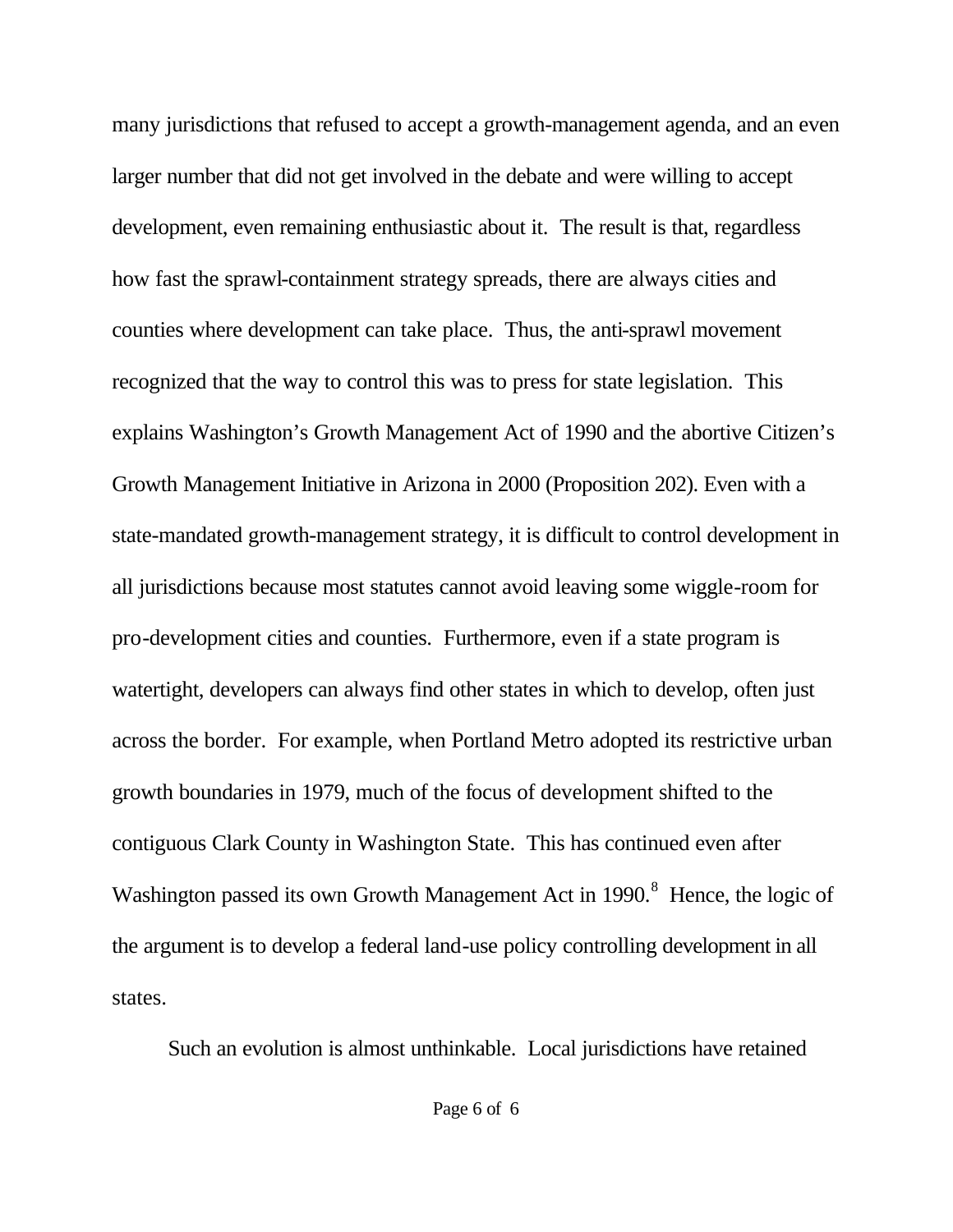controls over local land-use under the principle of the police power ever since the U.S. Supreme Court case of Village of Euclid v. Ambler Realty Co*.* in 1926. The federal government has indirect influence on land-use decisions under other public interest legislation, especially in the environmental area such as the 1970 Clean Air Act, the 1972 Clean Water Act (originally called the Water Pollution Control Act Amendments), and the 1973 Endangered Species Act. Nevertheless, the federal courts have recently shown a strong interest in the "takings" issue<sup>9</sup> with cases such as Nollan v. California Coastal Commission, <sup>10</sup> Lucas v. South Carolina Coastal Council,  $\frac{1}{11}$  and Dolan v. City of Tigard.<sup>12</sup> But this is a far cry from a takeover by the federal government of land-use controls. Some other countries with unitary rather than federal political systems (such as South Korea and the United Kingdom) have not hesitated to adopt national land-use policies with strong anti-sprawl elements, but it is difficult to conceive of this happening in the United States, given the principle of states' rights and the long tradition of local land-use and zoning powers.

The two migrations discussed in the next section reassert the important constitutional principle of the right to travel, while (less obviously) some of the discussions about spatial equity that frequently crop up in the sprawl discussions raise the similarly important constitutional issue of equal protection.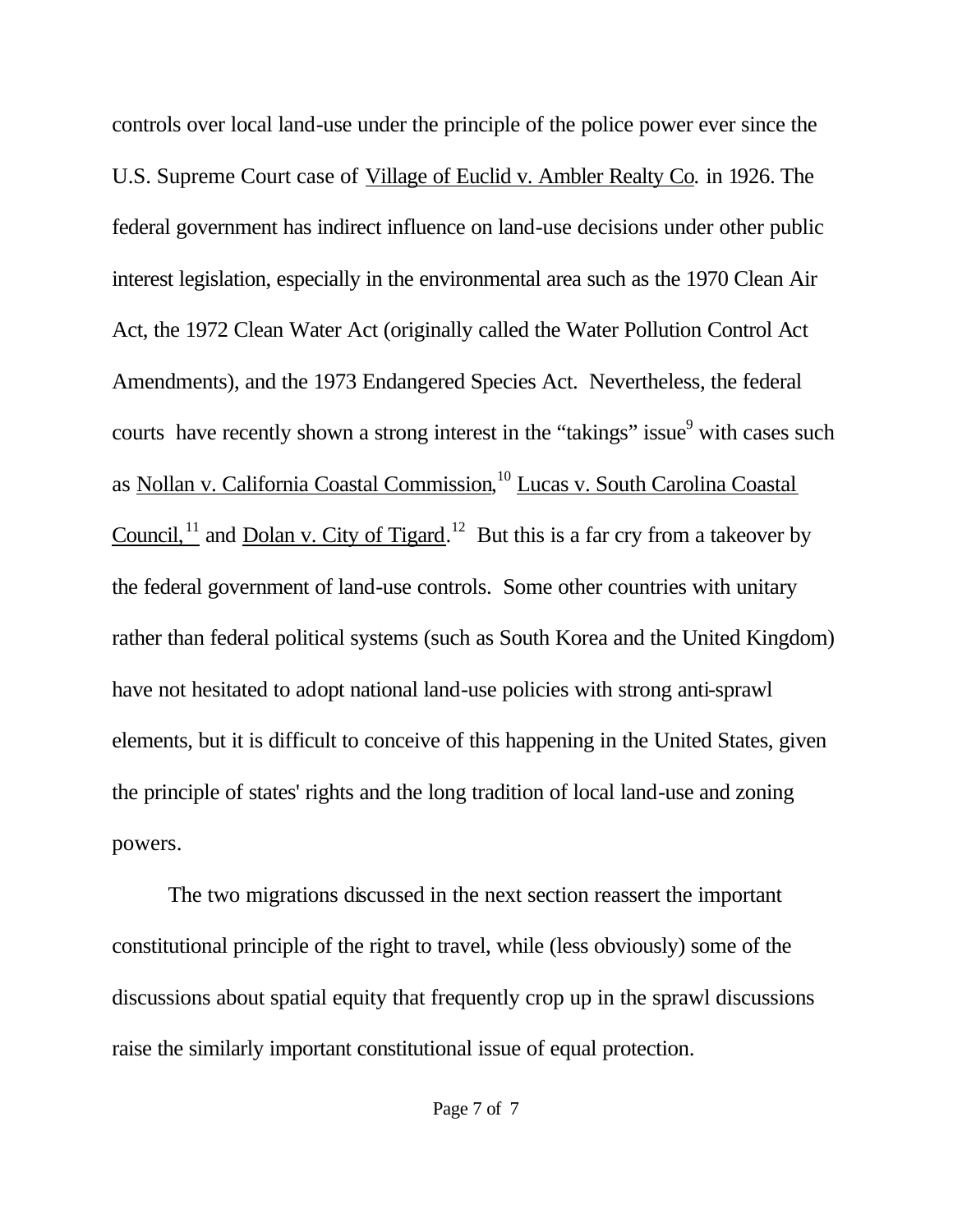### THE TWO MIGRATIONS

Increasing mobility reinforces the claim of urban economists that people choose their local government (and local school district)<sup>13</sup> at the same time as they choose their place of residence. However, the decision is more complex than simply shopping for local public goods. Because most Americans own their residence (66 percent of occupied housing units were owner occupied in 1997; the homeownership rate in 1999 was 67 percent; both proportions are historic highs),<sup>14</sup> and because their home is their largest tangible asset, it is understandable that choice of residence is often influenced by how property rights are secured. Such rights include the very important "collective neighborhood property rights" that assure that neighboring properties are well maintained.<sup>15</sup> Buyers understandably look for credible commitments by cities and/or developers. These motives underlie the demand for land-use controls and zoning rules.

There are two ways in which people get such rules, either in the market or from local government. Not surprisingly, private zoning predates public zoning in America. The landmark **Euclid** case, <sup>16</sup> which led to widespread zoning by cities, was decided in 1926, while private communities such as Gramercy Park in New York and Louisbourg Square in Boston have been private associations since 1831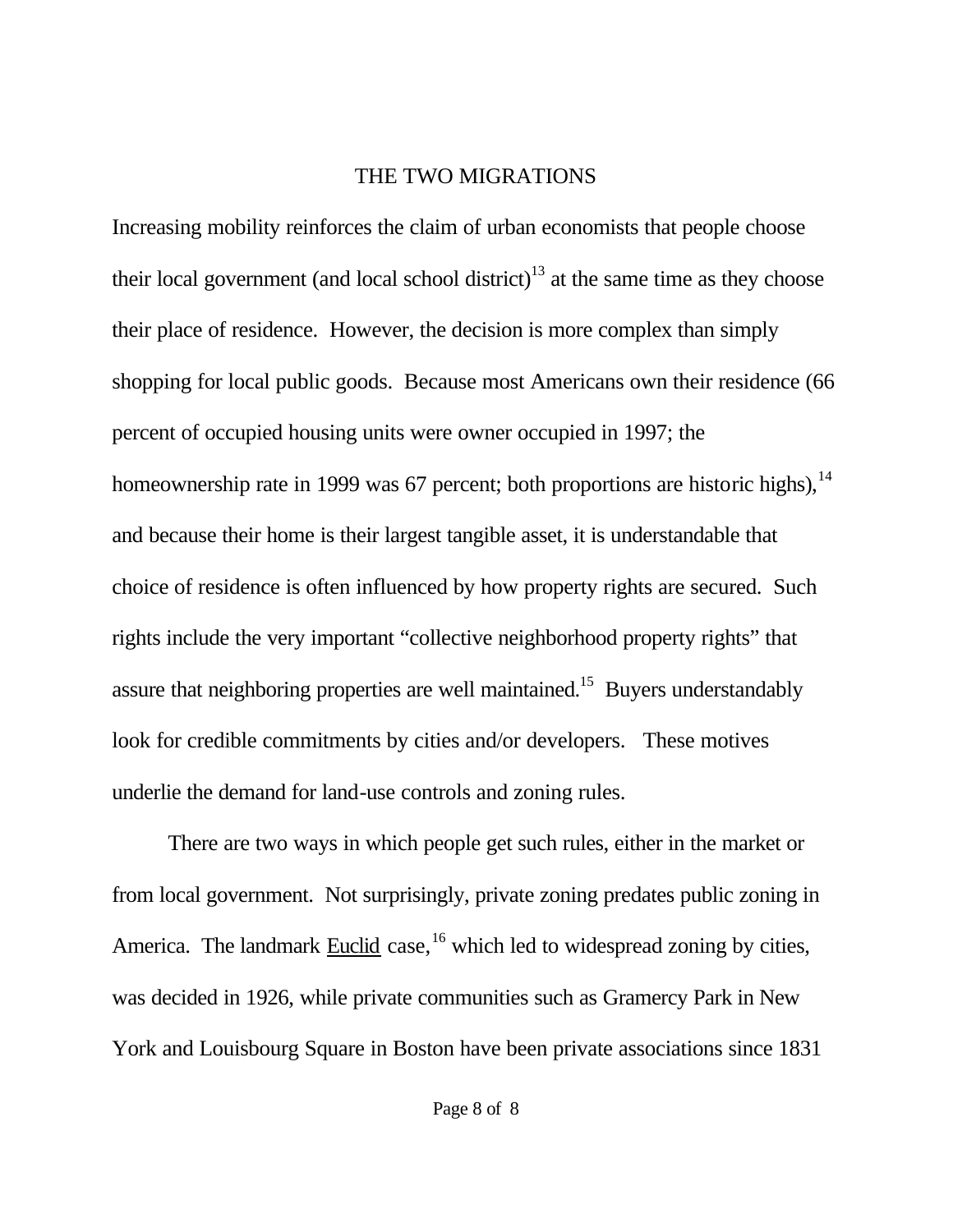and 1844 respectively. Evan McKenzie provides some of the relevant history.

These and other subdivisions pioneered what was to become one of the most significant trends in American urban history; the use by developers of common ownership plans and deed restrictions as private landplanning devices. Similar methods were used by  $19<sup>th</sup>$ century St. Louis subdividers who provided such services as street maintenance, snow removal, mowing, tree trimming, and street lighting to private neighborhoods through hundreds of private street associations. By 1928 scores of luxury subdivisions across the country were using deed restrictions -- including racially sensitive covenants -- as their legal architecture. To guarantee enforcement of these covenants, developers were organizing 'homeowner associations' so that residents could sue those who violated the rules."<sup>17</sup>

Racial restrictions were outlawed in 1948, but private zoning is now making a spectacular comeback with the rise of property owners' associations. Common Interest Developments (CIDs) are essentially run by private governments set in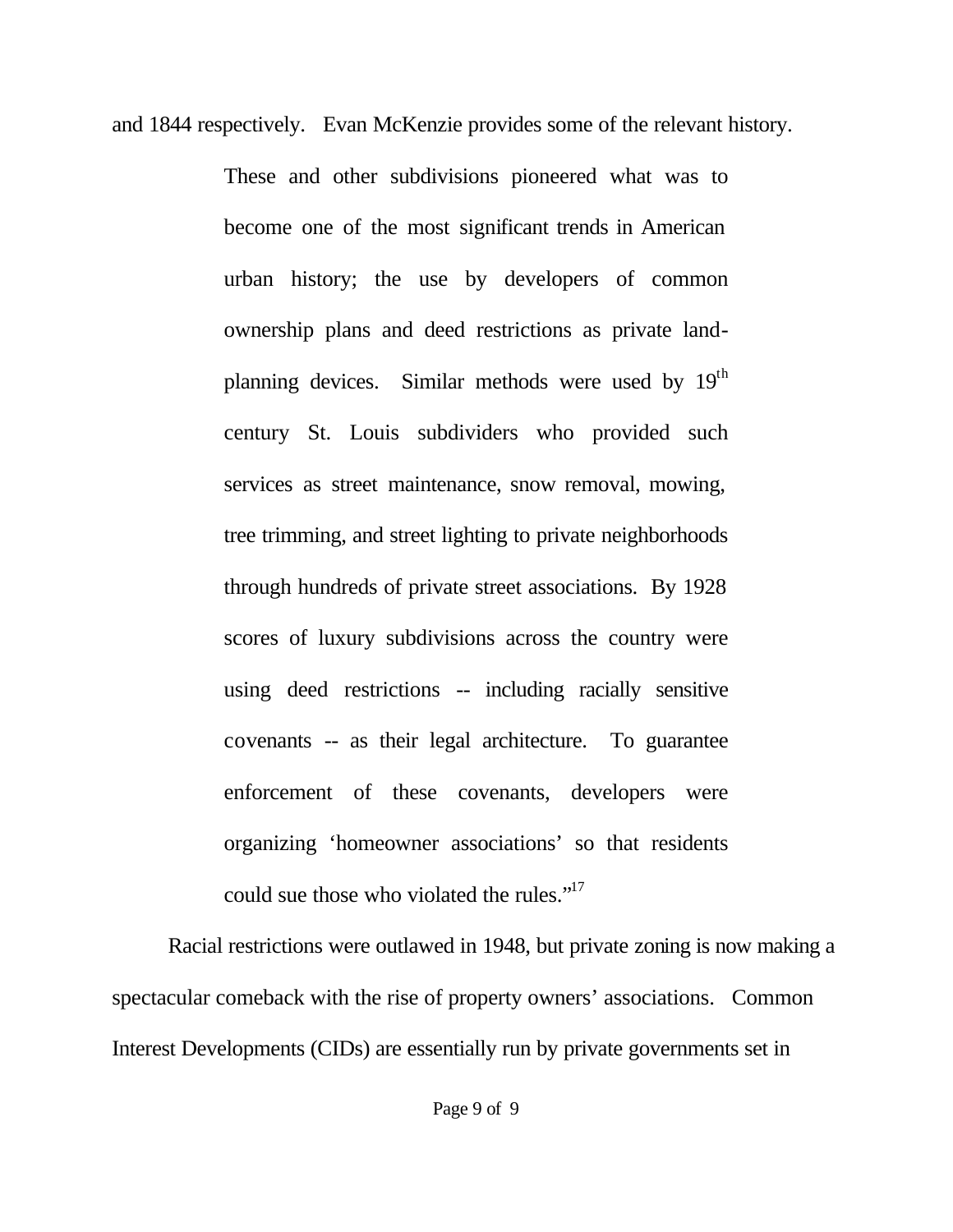motion by the developer. They exist at the pleasure of local governments and supply and manage the public goods used by the residents. Each resident holds title to his or her own home plus a share in all of the common areas. The governing covenants are usually much more detailed than zoning codes, but the conditions of enforcement allow some flexibility (via specified rules and often requiring supermajorities) if circumstances require it. $^{18}$ 

Several writers have linked these phenomena to the seminal work of Charles Tiebout<sup>19</sup> who suggested that choice among local governments amounted to a market for local public goods with different people able to express diverse preferences for such goods by "voting with their feet." Yet, the CID phenomenon is more than that. Because the benefits that people get from consuming public goods available within some community (more accurately, "territorial goods") $^{20}$  are capitalized in the value of residential land, the supply side can be described in terms of standard optimizing entrepreneurial market behavior; developers are intent on creating packages of residential amenities that maximize the value of their properties. This suggests that both territorial goods and the rules of governance are formed via a market test. No public official in a traditional municipality has similar incentives. Donald Boudreaux and Randall Holcombe<sup>21</sup> also point out that markets for constitutional rules are particularly important because moving is costly: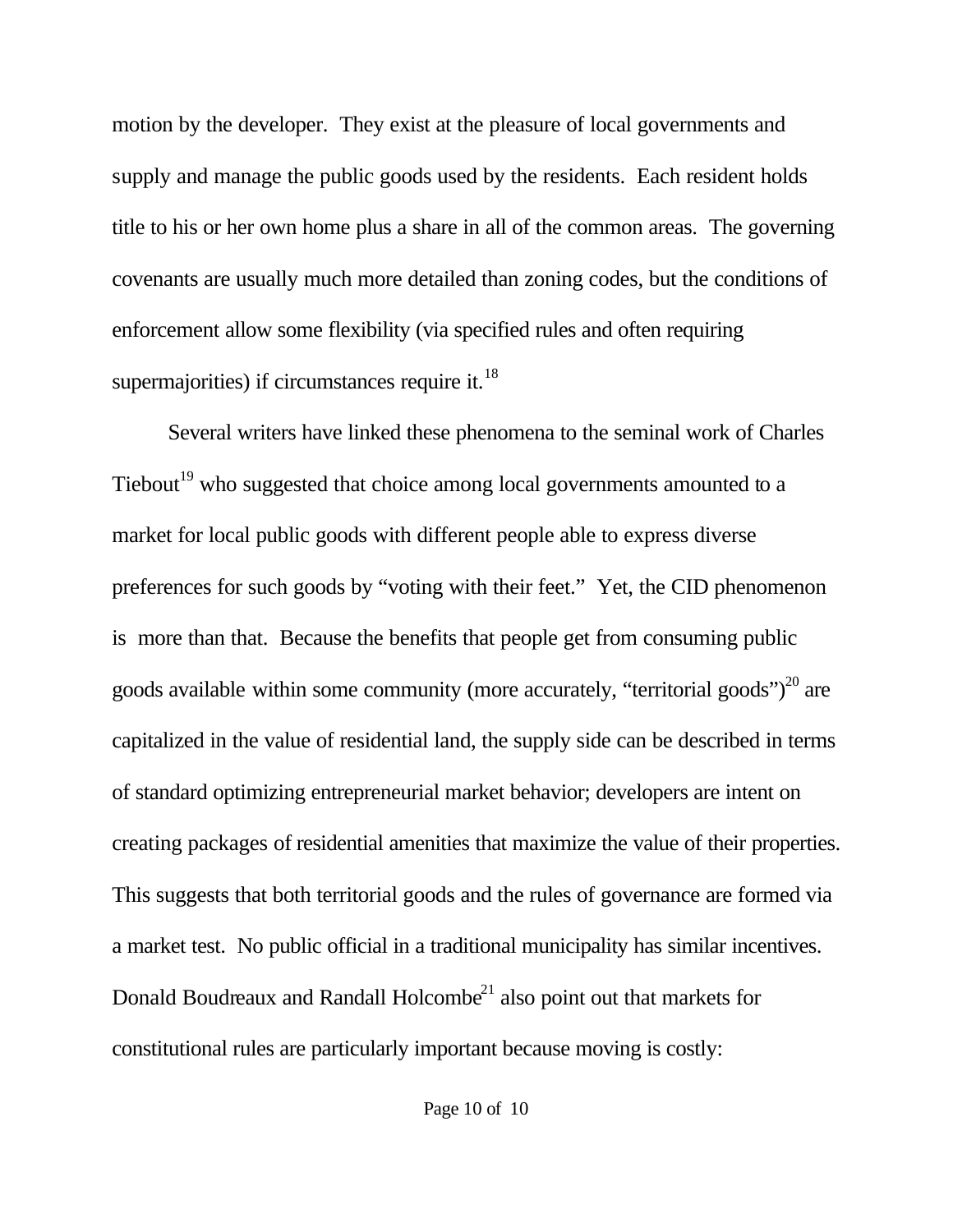"[c]onstitutions and intergovernmental competition are substitutes for each other." $^{22}$ Further, optimal constitutional arrangements are most likely to be executed before the residents move in, before bargaining between large numbers of homeowners becomes too complicated and too expensive.

These innovations in local governance are part of a long history of institutions developed to make transactions cheaper and, thereby, facilitate commerce and prosperity.<sup>23</sup> This is a more reasonable explanation than the critics' view, exemplified by McKenzie's assertion that "growing numbers of Americans who wish to purchase new houses are going to be living in CIDs, and under the rule of private governments, regardless of their preferences."<sup>24</sup> On the contrary, there are thousands of independent homebuilders who succeed only if they meet consumers' demands. They have little choice but to be responsive to people's preferences for local public goods and to their demand for assurances of neighborhood quality and good governance. This is the key to economic efficiency.

In Zoning and Property Rights, Robert Nelson argues that the current interest in private zoning can also be explained by the inherent problems of conventional politicized zoning. Zoning rights (to be more precise, neighborhood collectiveproperty rights) are routinely, if informally, transacted. Developers usually gain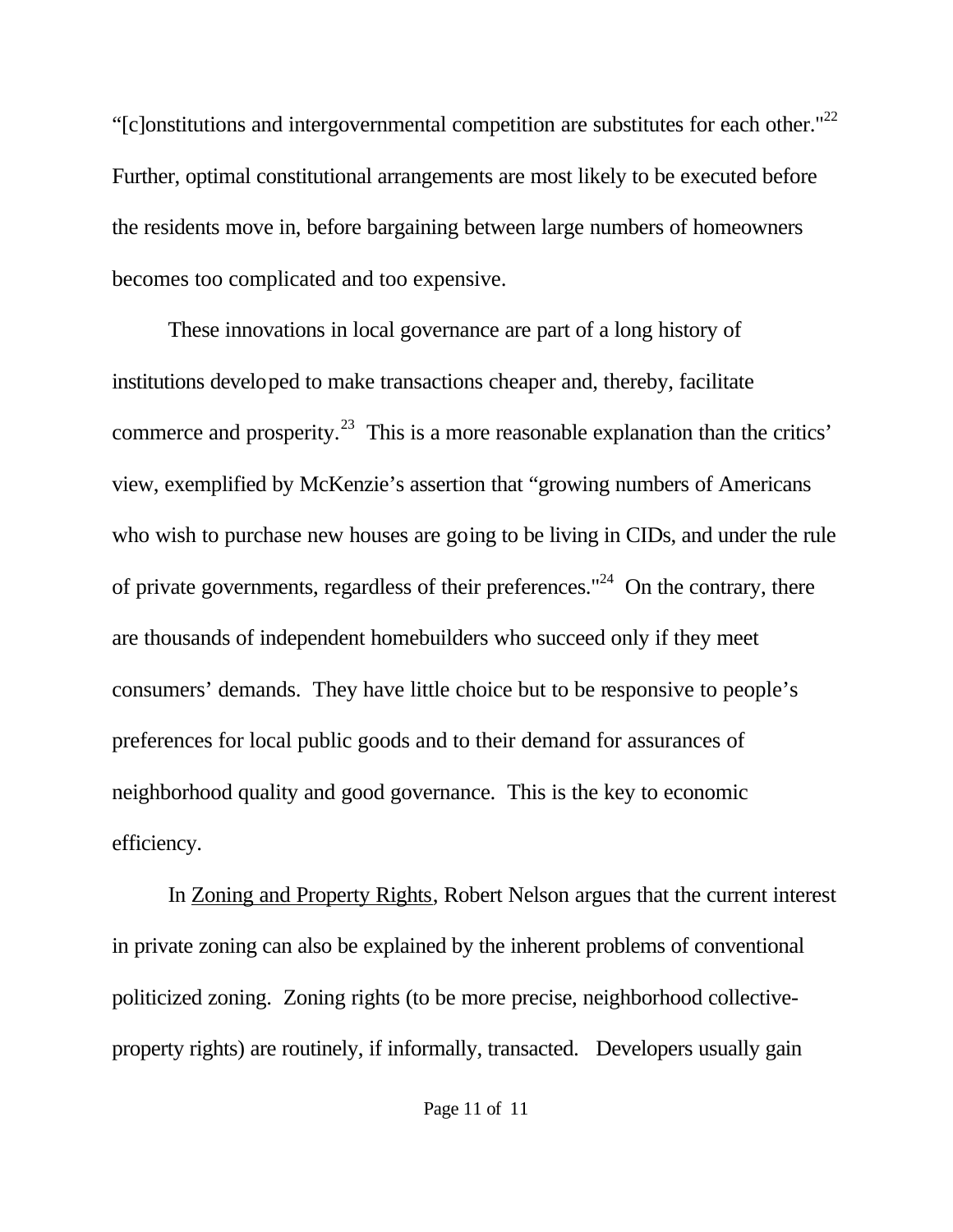development rights if they agree to certain payments (usually for infrastructure improvements) and related concessions. It is not surprising that many of them also make substantial political contributions, treated as a cost of doing business. Nelson points out that these transactions are to be expected but that they are inefficient. Greater efficiency is available if communities could bargain directly with developers without the involvement of a third-party zoning board. In fact, he suggests that widespread NIMBY attitudes are the result of the property owners' mistrust of the zoning board's ability to adequately represent owners' interests (economists refer to this as an "agency" problem). If third-party zoning boards cannot be trusted, then the best deal is no deal.

Similarly, Robert Ellickson<sup>25</sup> suggests changes in state laws that would make it easier to form Block Improvement Districts, making the advantages of private government available to many who are less mobile in older neighborhoods.<sup>26</sup> He proposes this as a way to strengthen social cohesion and civic society in the inner city.

Developers' commitments are often more credible than those of politicians. $27$ This is not surprising. The rise of environmentalism is one of the major reasons for the current political recognition of many more stakeholders' interests (usually at the expense of property owners' interests). This has resulted in the proliferation of the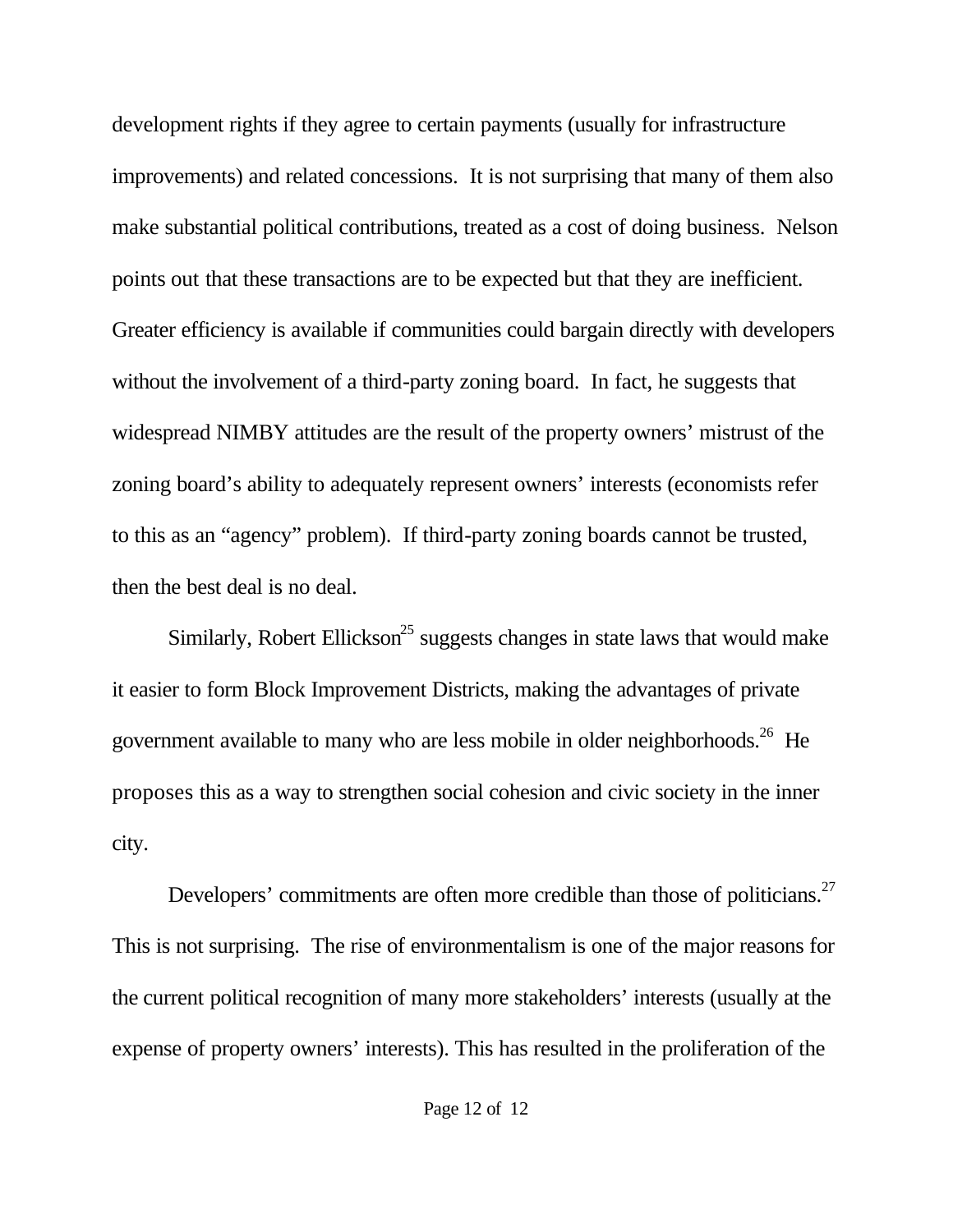number of commissions with many types of discretionary powers over new development that must be satisfied in many established jurisdictions. In many U.S. cities, substantial proportions (often as much as one-half) of the value added of new development is from the efforts in getting all of the necessary approvals in place – before any ground is broken. Property owners increasingly surrender rights to a "common pool"; "[i]ll-defined rights replace well-defined ones ..."<sup>28</sup> While the courts debate the extent to which these events might constitute a "taking" of property in violation of the U.S. Constitution's Fifth Amendment, people and markets are providing clearer remedies.

None of this should be surprising. Even where private zoning is not available, private services appear where public provision is problematic. Jitneys (though often illegal) supplement public transit in most large U.S. cities; many families now avail themselves of private schools or home-schooling (which is facilitated by a growing number of websites designed to help them); and more is now spent on private security services than on federal, state, and local police.<sup>29</sup>

Current discussions of "urban sprawl" almost inevitably lead to recommendations of ways in which public zoning and regulation can be strengthened (often via proposals to make it a statewide or "regional" function)<sup>30</sup> at a time when people, voting with their feet and with their pocketbooks, are engaging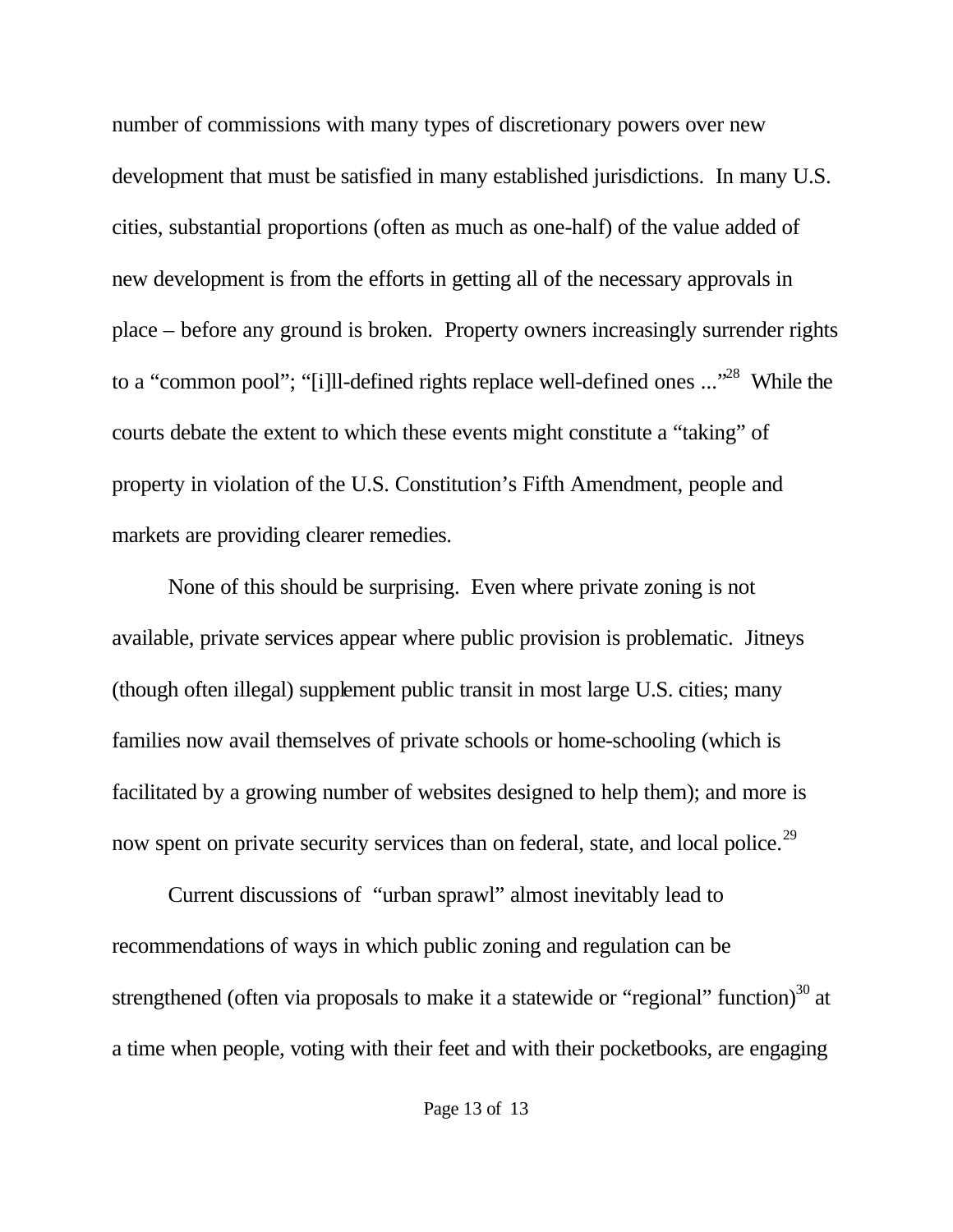in two types of exit, embracing the private alternatives and/or moving to communities in more peripheral places with fewer controls. The two major current migrations in the United States, into the suburbs (and beyond, into the exurbs) as well as into private communities, are the antithesis of (and undermine) the regulatory trends. In 1998, almost 42 million Americans lived in private communities. Between 1975 and 1998, the share of housing units in CIDs grew from 2.6 percent to 14.8 percent; in the same interval, the suburban share of the housing stock increased by from 36.4 percent to 46.1 percent (the suburban housing stock grew by 80.2 percent while population increased by  $25.1$  percent).<sup>31</sup> Both moves involve high stakes, including the search for more favorable property-rights arrangements.

Both migrations also have their critics. Yet, such criticism is reminiscent of a much older debate over what respect we accord the choices made by individuals over how they wish to live and work.<sup>32</sup> Do we progress via a "spontaneous" order<sup>33</sup> that is essentially "bottom-up," or is "top-down" better? About the time when the latter appeared permanently discredited, it was revived in the guise of growth controls, New Urbanism, and "smart growth" plans for "sustainable development."

#### THE SPRAWL DEBATE

Page 14 of 14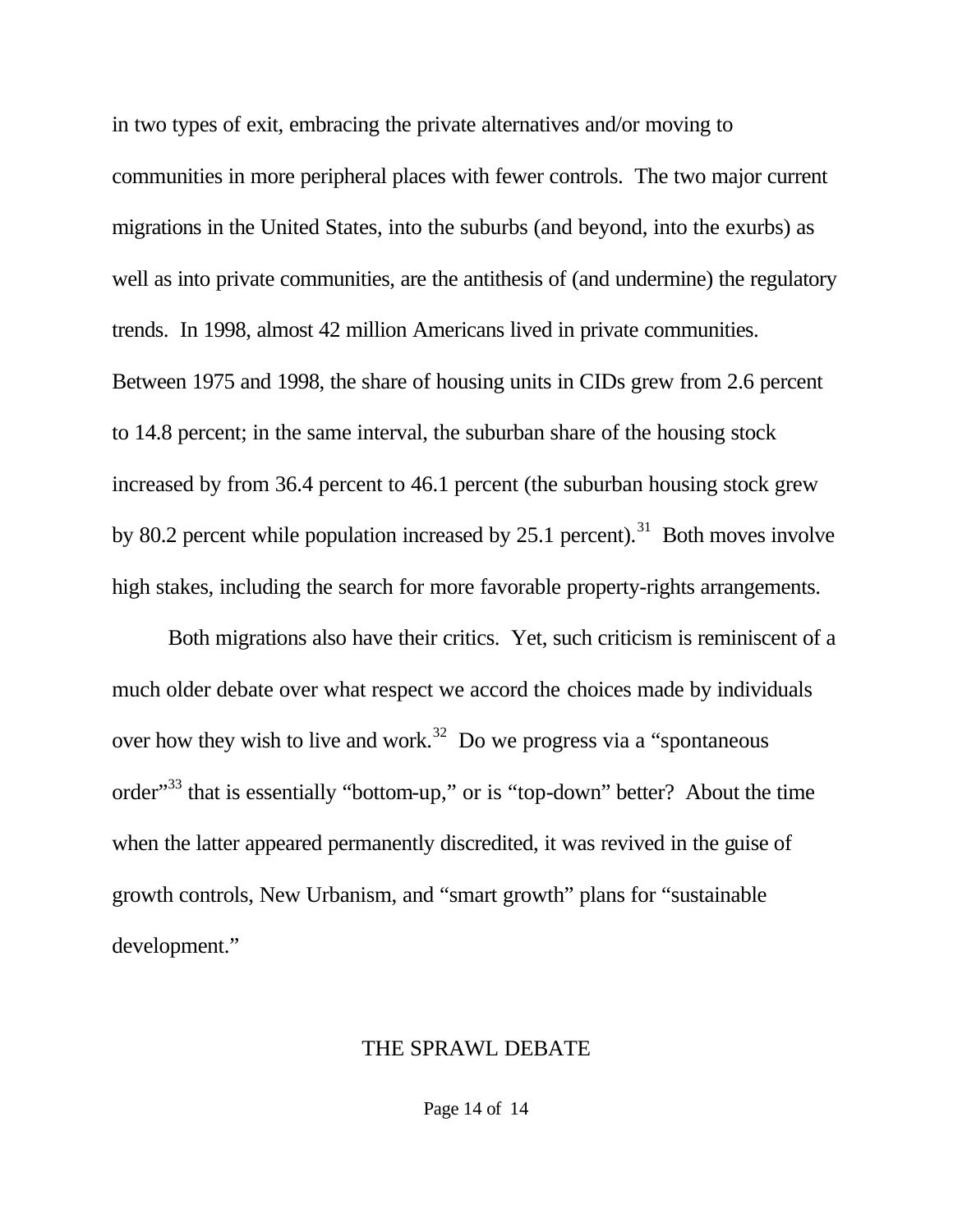If regulators are no match for the market, then continuing attempts to implement their agenda will be wasteful. Even as communications and transportation costs continue to fall, cities will continue to thrive because there are always strong social and economic reasons for people to interact. Today, this interaction can take place as effectively in Silicon Valley as in traditional dense urban environments.<sup>34</sup> No planner can anticipate or fine-tune these changes in residential location, but markets sort them out efficiently. Then, the new spatial arrangements breed the innovations (both social and technological) that enable society to grow and prosper.

New Urbanism. This is the polar opposite of the anti-sprawl position. Smart growth advocates see " a growing sense that the suburban paradigm, which has dominated since the 1940s and 1950s, cannot sustain another generation of growth."<sup>35</sup> Peter Calthorpe<sup>36</sup> is specific when he suggests a New Urbanism where "there should be defined edges (i.e., Urban Growth Boundaries), the circulation system should function for the pedestrian (i.e, supported by regional transit systems), public space should be formative rather than residual (i.e., preservation of major open-space networks), civic and private domains should form a complementary hierarchy (i.e, related cultural centers, commercial districts and residential neighborhoods) and population and use should be diverse (i.e., created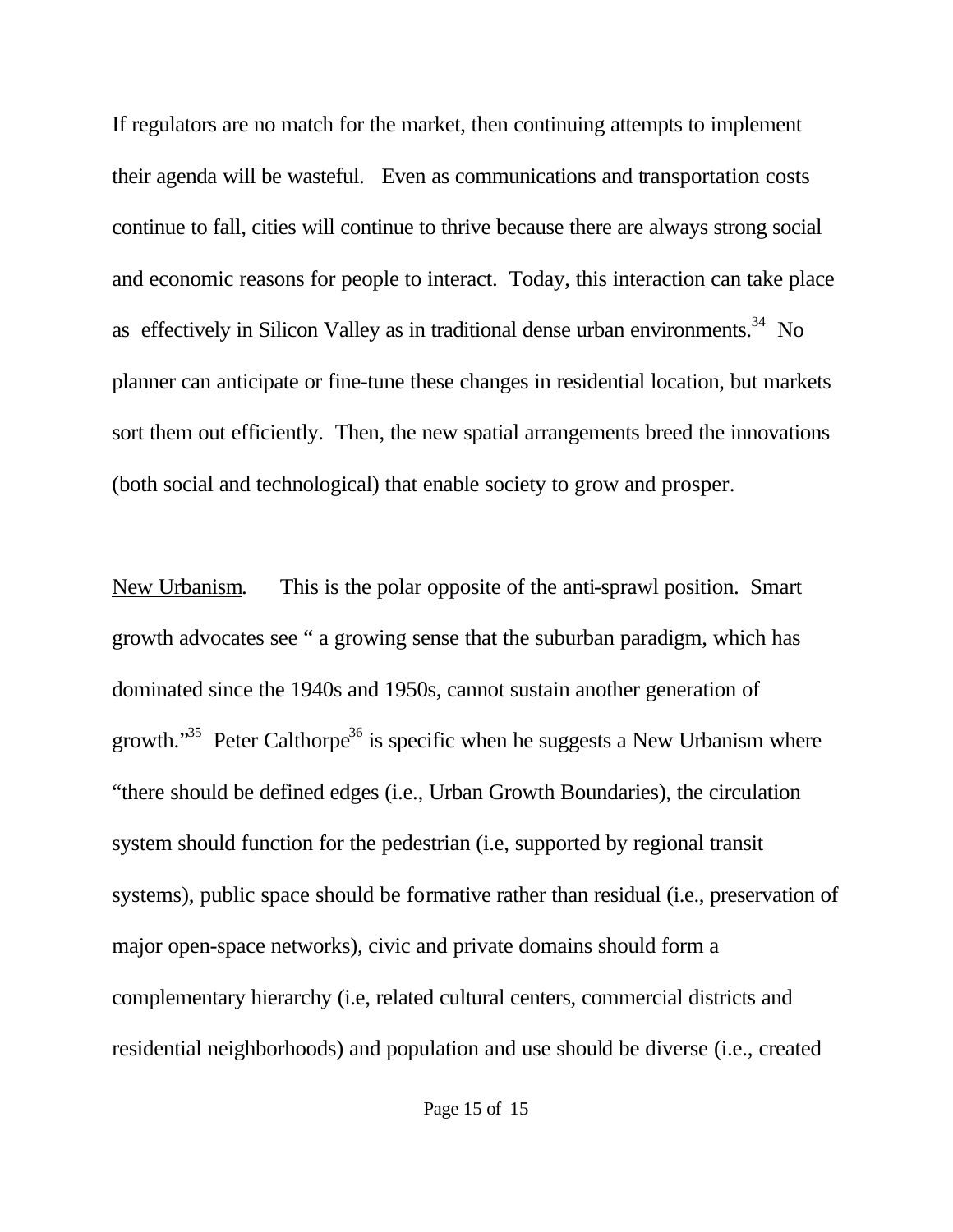by adequate affordable housing and a jobs/housing balance)." There is little analysis or discussion of the costs, the implied trade-offs, the consistency between the various proposals, or even the consumer's desire for such forms. There is no anxiety over the loss of property rights, nor over their politicization. The repetitive use of the word "should" means do what I tell you: I know better. Even the New Urbanist fall-back position that " building walkable neighborhoods may not get people out of their cars and building front porches may not create an integrated convivial communities, ... [but] people should be given a choice,  $137$  is not plausible; there is no acknowledgment of the fact that markets regularly generate the more feasible choices while discarding the infeasible ones, based on how opportunity costs compare to consumers' willingness to pay.

Among the key principles of public policy espoused by the New Urbanists are the following: promoting neighborhoods that are diverse in terms of use (e.g., mixed use developments) and populations (mixed in terms of age, race, and income); designing communities with transportation alternatives (especially walking, cycling, and public transit) to reduce automobile dependence, implying a strong emphasis on compactness; preferring infill development rather than peripheral expansion; giving some priority to accessible public spaces, community institutions, and a variety of parks and other open spaces to foster communitarian behavior;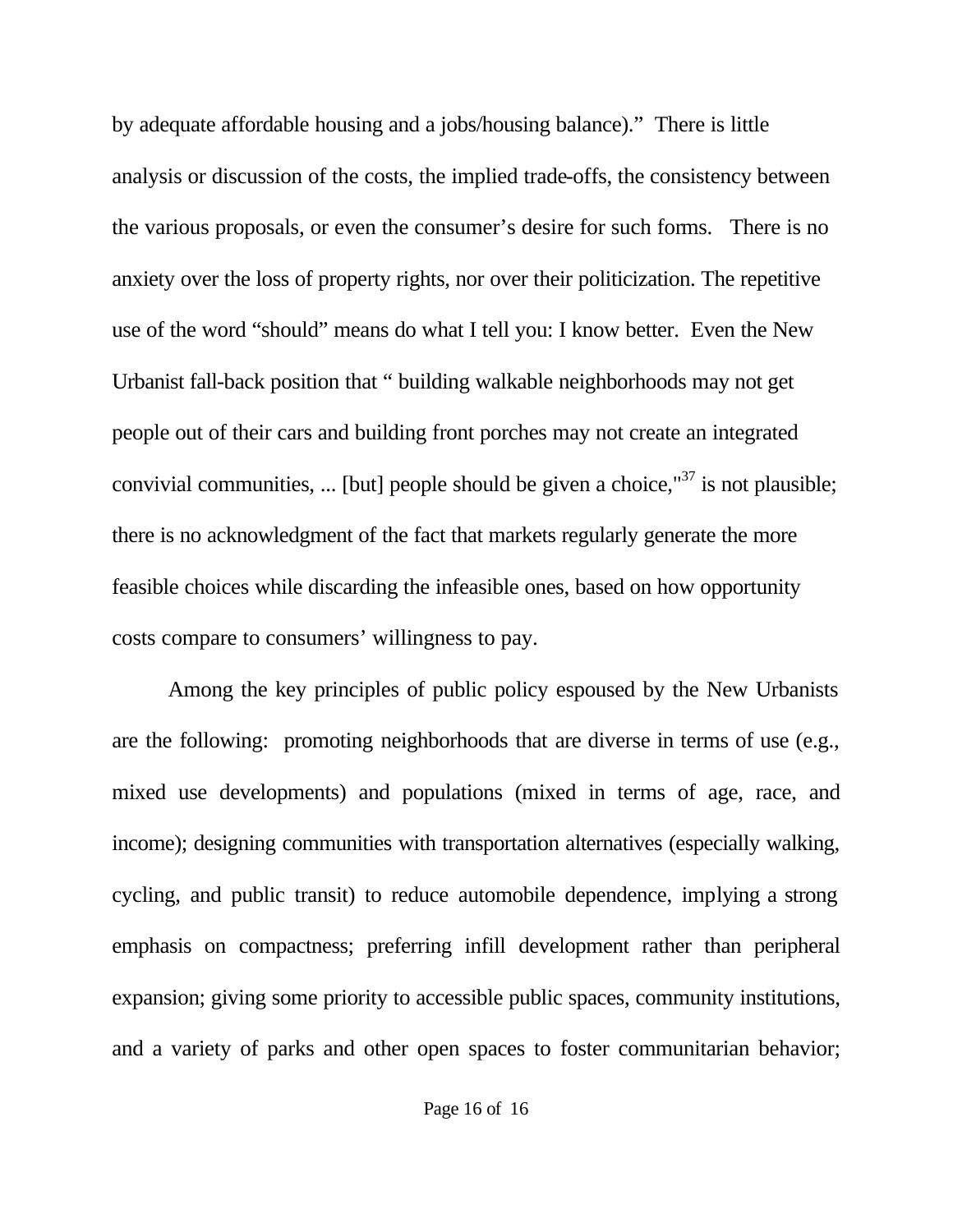providing affordable housing distributed throughout the metropolitan region as part of a jobs-housing balance strategy; stressing the importance of farmland preservation and environmental conservation, combined with architectural and landscape design principles that pay attention to local history and cultural heritage, climate, and ecology; and recognizing the metropolitan region as the functional economic region coupled with revenue sharing among its municipalities to finance the alleviation of region-wide problems.

Market Realities. What is wrong with this approach? Most important, it embraces pie-in-the-sky social engineering based on a false diagnosis of society's urban problems, an excessive faith in the ability to change the world, and the prescription of policies that are implementable only under very special circumstances. We will illustrate this claim with some examples.

Durability of Capital. Even if the New Urbanists could capture both political and popular support for their physical planning prescriptions, the results would do little to change the metropolitan landscape.<sup>38</sup> The reason is that the urban capital stock is already largely in place and changes very slowly. As for the residential capital stock, much of it has been built in the last forty years, and the time of its physical obsolescence is far off. Hence, the practical consequences of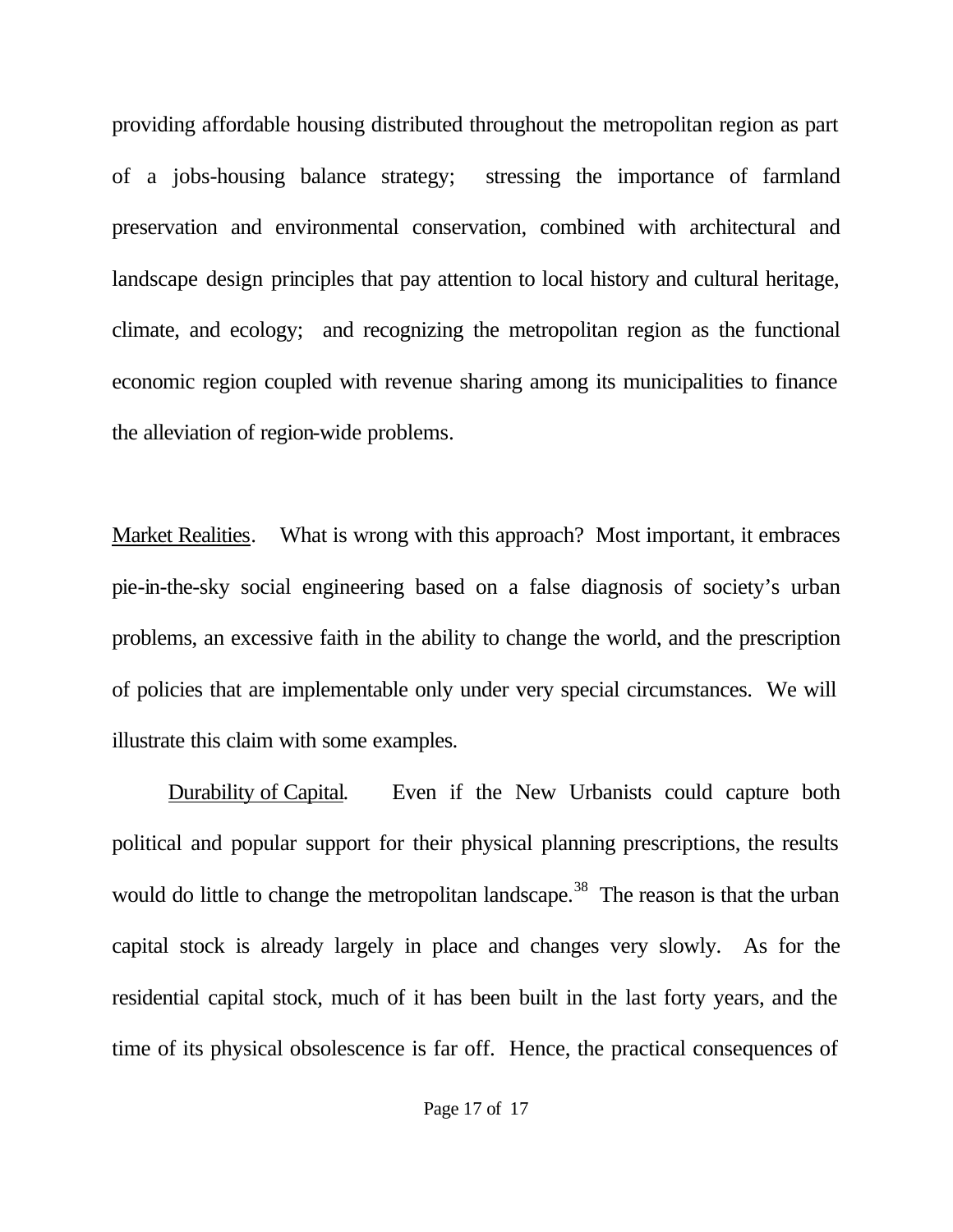New Urbanism continue to be a small number of relatively small communities accommodating a minuscule proportion of metropolitan population growth. Demonstration projects, the object of international study tours, a pleasant living environment for a few thousand households, well-paid lecture tours for a small clutch of somewhat immodest architects, the New Urbanist communities amount to little more.

Residential Preferences. Fannie Mae has been conducting surveys about housing preferences for years. The findings have changed little. Regardless of income, race, or current tenure status, 75-80 percent of households would prefer to live in a single-family home with a private yard. Whereas it may be possible via creative architectural and landscape design to produce high-density single-family home developments in the suburbs that are compatible with these preferences, it is probably impossible at the close-in infill sites promoted by the New Urbanists. Developers are not stupid, large ones have extensive marketing expertise, and in general they produce the housing that buyers want so as to guarantee their profitability. If New Urbanist-type developments were demanded by consumers, they would be built. Obviously, we have no objection in principle to the idea that producers should offer consumers what they want, and we favor experiments by builders that provide a market test to see whether households are open to a change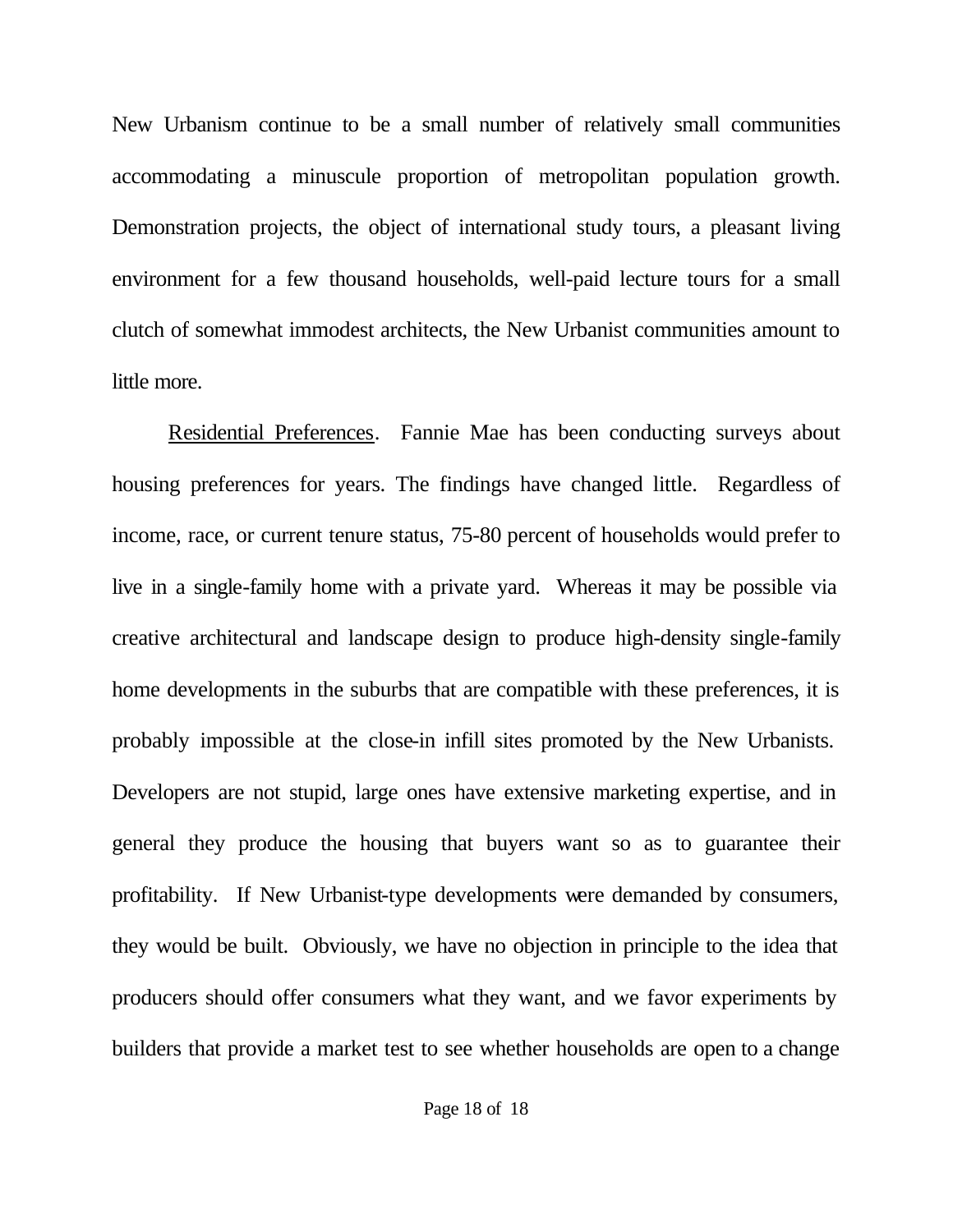in residential lifestyles. An interesting question, especially with regard to infill projects, is whether these alternatives are acceptable to the community at large, as opposed to the prospective purchasers. There are many examples of broader community objections to high-density projects, usually on traffic-generation grounds.

Farmland Preservation. A favorite argument of the New Urbanists and other anti-sprawl protagonists is that low-density suburban residential development is eating up prime agricultural land. Agricultural productivity has risen sharply because of a shift to profitable land-intensive crops. Urban development still absorbs less than 5 percent of the continental landmass. The argument that this is adversely affecting the world food supply is nonsense. Starvation is a problem of distribution and inefficient food policies, not of aggregate supply.<sup>39</sup> Finally, the environmental argument for preserving agricultural land is undercut by the fact that agriculture is, by far, the country's largest polluting sector, generating \$173 billion of pollution damages in water pollution alone.

Mixed Land Uses. New Urbanist communities are intended to be more than residential subdivisions. The plans are to have shops, a wide array of personal and consumer services, and workplace sites. Only by developing a broad mix of land uses can the goals, of walking to work and to shop be met. This is one of the plans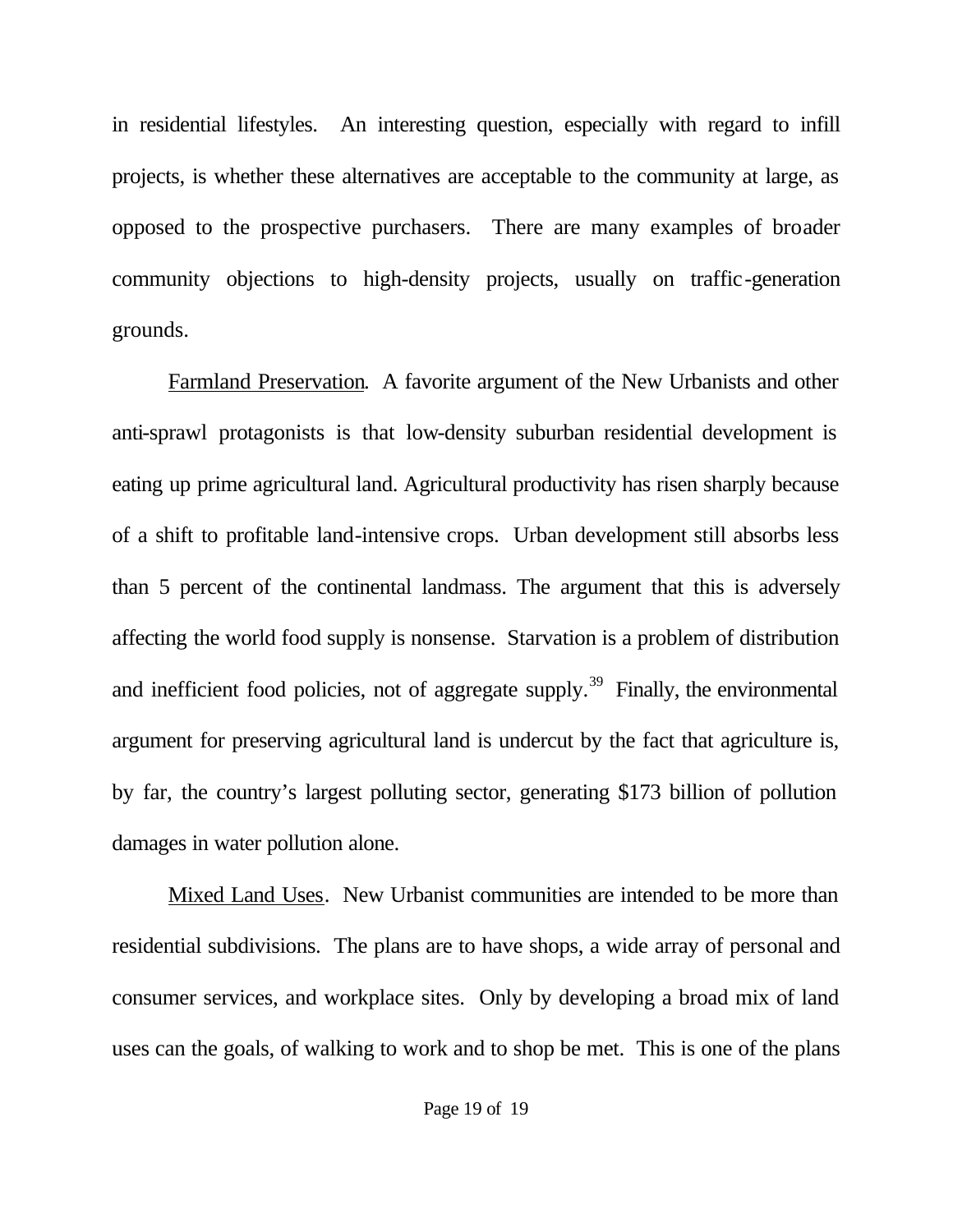for Kentlands, Maryland, perhaps the most successful of the New Urbanist communities; yet commercial development there lags far behind. Apart from the pedestrian opportunities objective, however, there is no particular reason why these communities need to create an employment base. The idea of "selfcontainment" was one of the principles behind the creation of the British New Towns. Certainly, with the freestanding New Towns on green field sites (less clearly with the modified Expanding Town concept), it never worked well.<sup>40</sup> Employment centers emerged, but they did not cater to the local population. For skill mismatch and other reasons, the overwhelming tendency was for New Town residents to work elsewhere while the jobs in the New Towns were filled by commuters from outside. As a result, the strategy probably resulted in more commuting rather than less. This would be more true today than it was then because of ubiquitous accessibility by automobile. There is a stronger argument for having retail and other consumer services provided locally, but even in this case, facilities have developed slowly as shoppers are attracted to major malls and other large-scale clusters.

Social Equity Issues. New Urbanist rhetoric gives substantial attention to promoting equity, fostering residential mixing, providing affordable housing, and reducing central city-suburb income differentials via middle-class infill development. Yet there is little evidence that New Urbanist communities have achieved these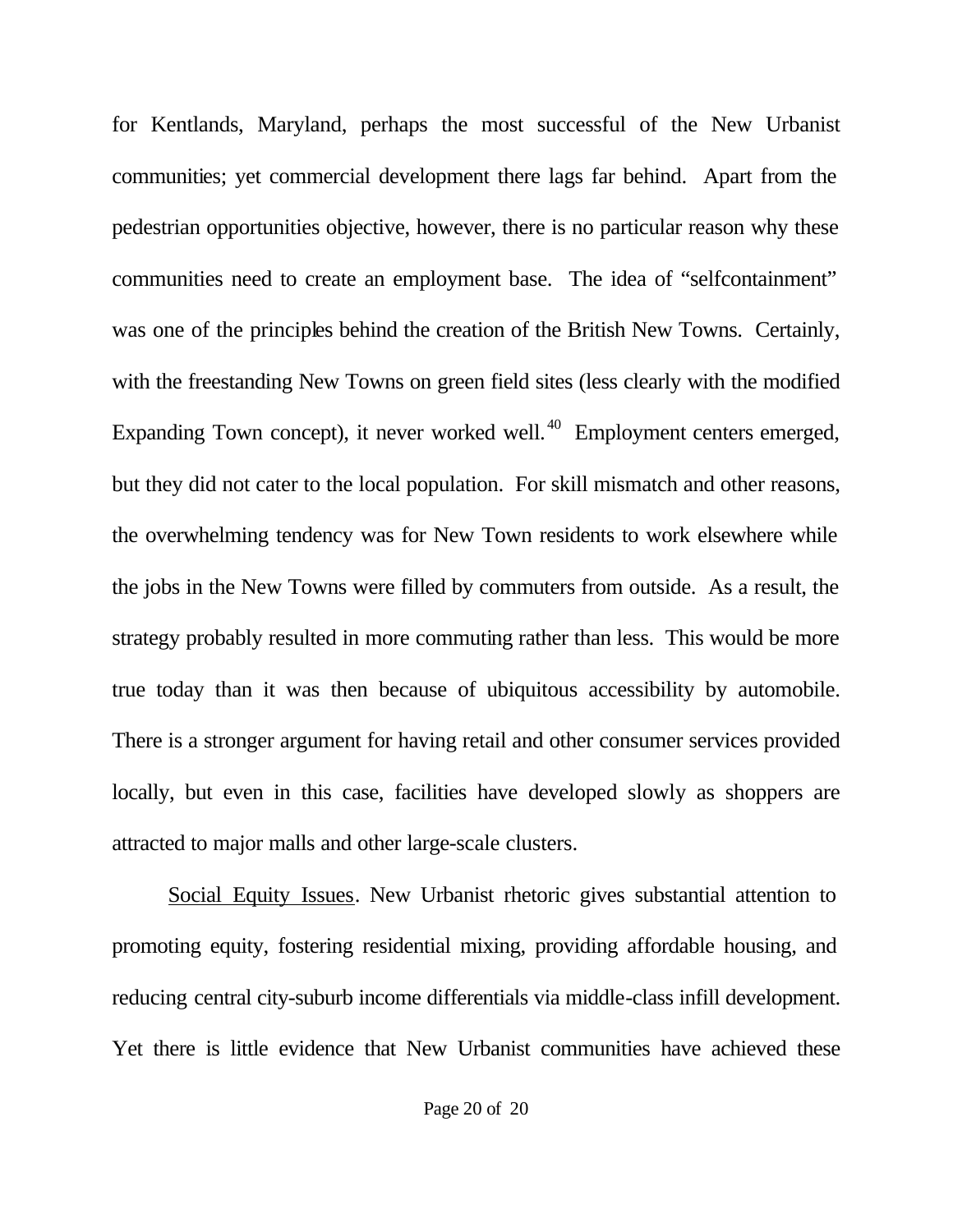goals. Instead, they are turning out to be rather elistist settlements with average income levels much higher than in the surrounding areas. The Laguna West area, for example, has a household income two-thirds higher than Sacramento County, where it is located. At Seaside, Florida, the 1996 average sales price reached  $$503,500.<sup>41</sup>$ New Urbanist communities command a price premium of up to 25 percent.<sup>42</sup> Offering variety in the housing stock does result in some income mixing, but there are few signs of racial mixing, and supplying a range of housing products is typical of many standard residential subdivisions and is not restricted to New Urbanist communities.

As for the idea that New Urbanism can contribute to the stability, if not revival, of the central city, it remains just that – an idea. There is very little to show for it in practice. Despite the call for an integrated metropolitan unity, most New Urbanist communities are being built on greenfield sites some distance away from the central city. Infill development has been limited -- probably of necessity because of land scarcity – to tiny pockets. Hence, there is no identifiable relationship between New Urbanist communities and the fate of central cities and those who live there. If there is some consensus for tackling the social problems found in the central cities (and it is by no means clear that this consensus exists), it would be far better to deal with these problems by direct, tightly targeted measures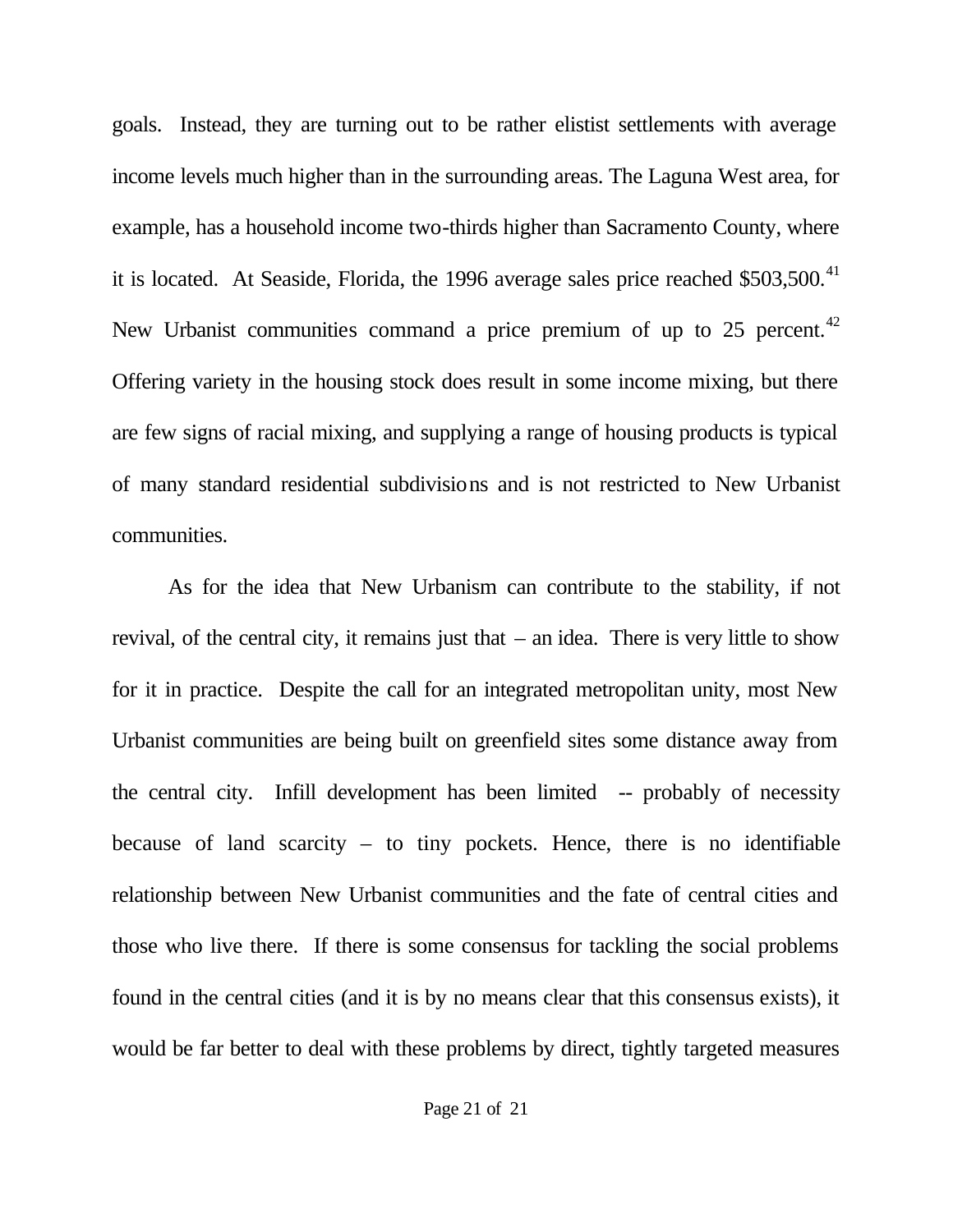rather than by land-use controls and social experiments on the metropolitan fringe. As David Harvey states: New Urbanism "builds an image of community and a rhetoric of place-based civic pride and consciousness for those who do not need it, while abandoning those that do to their 'underclass' fate."<sup>43</sup>

Communitarianism. Although the New Urbanists are regarded by some as very conservative, reactionary, and even stodgy, from an architectural point of view, they adhere to a very old architectural tradition, that design affects social behavior, and they radicalize it to the extent that they argue that incorporating specific design elements not only in buildings but also in street layouts and neighborhood patterns can generate a communitarian spirit and dramatically increase social interaction. Although there are precedents for this view (in the writings of Jane Jacobs, $44$  for example), and most people would accept that our behavior is sensitive to, and affected by, the surrounding physical environment, the New Urbanists take the argument to extremes. A major problem with their argument is that, on the ground rather than in their proposals, New Urbanist communities look little different than standard suburban areas. Even if one accepts the communitarian argument, it is difficult to believe that such subtle changes in the built environment could have more than minuscule social interaction effects. A more fundamental problem is that many New Urbanist projects are so influenced by the nostalgic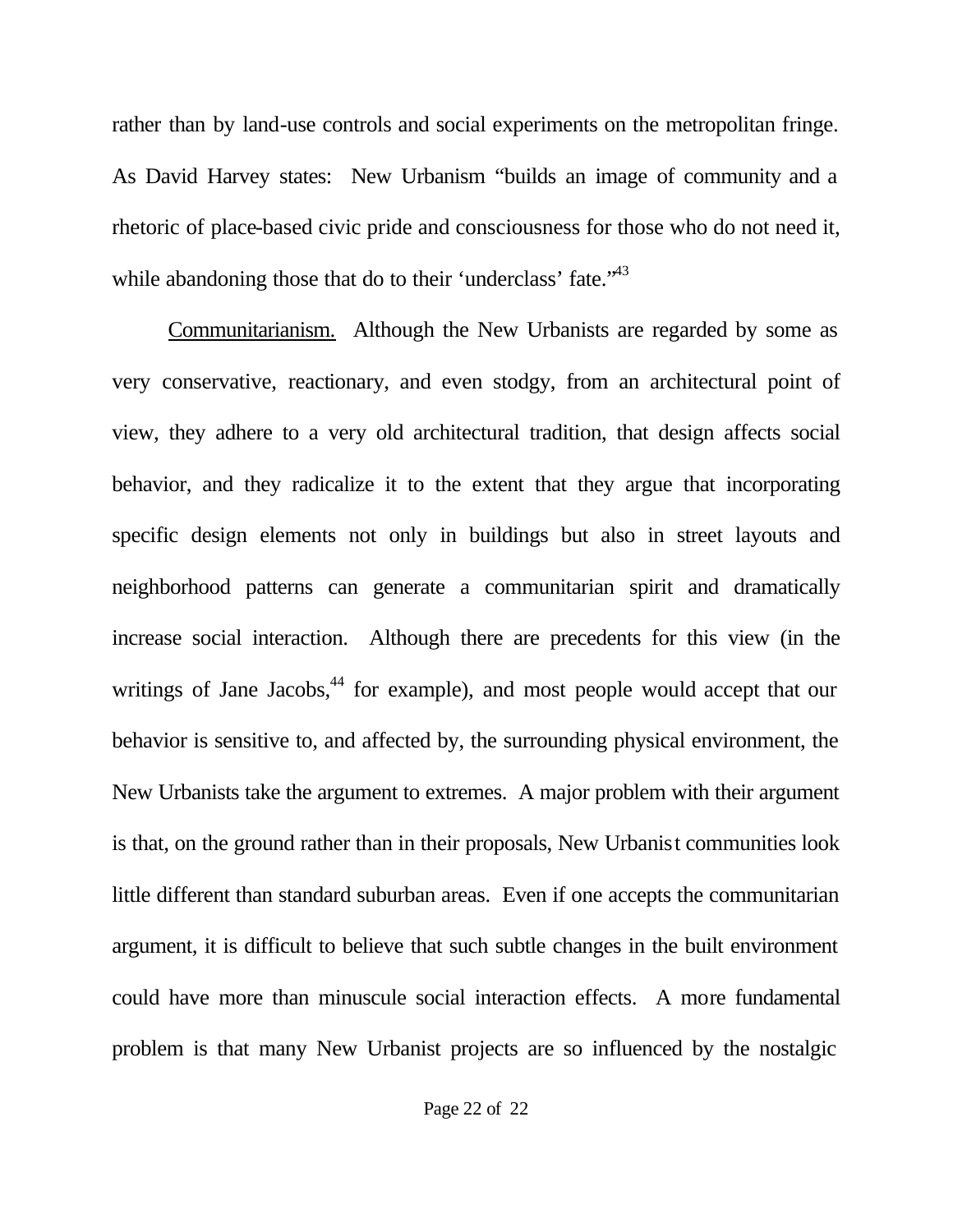longing for the archtypical small town of the past that they fall into the trap of believing that recreating its physical structure (at least to some degree) can simultaneously recreate its social and civic behavior. But society, culture, and behavior have changed so much that this is a false dream. Harvey makes the point very well: "The New Urbanism assembles much of its rhetorical and political power through a nostalgic appeal to 'community' as a panacea for our social and economic as well as urban ills. . . . (H)arking back to a mythological past carries its own dangerous freight.<sup>45</sup>

Andres Duany himself argues that New Urbanist communities make American society and human behavior better in three ways: (1) making life richer for children; (2) allowing one to age in place (not so much by creating nearby housing opportunities for empty nesters but by making pedestrian mobility possible); and (3) eliminating the need for more than one car. $46$  But the first two goals are attainable in a wide variety of urban and suburban residential environments, while the third has not been achieved because New Urbanist community residents have similar automobiles per household ratios to households elsewhere. The explanation of this last point is obvious; the accessibility and mobility needs of individuals cannot be satisfied by constraining them to inside the community, at least within walking distance.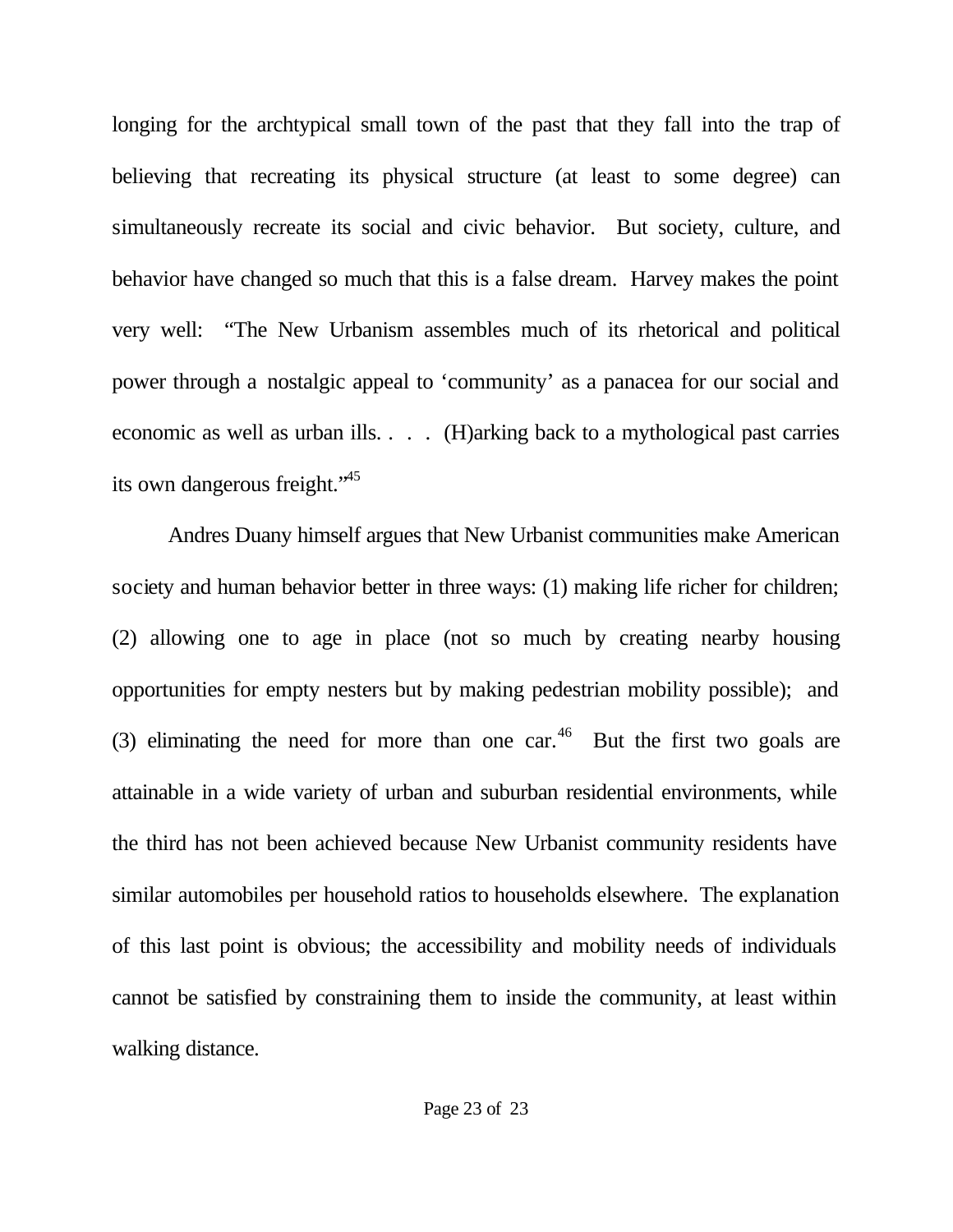Tripmaking. **A** major claim of the New Urbanists is that their proposals will lead to major changes in travel behavior: reduced automobile dependence, more transit use, increased bicycling, and a pedestrian-friendly development. Unfortunately, there is little justification for these claims. A high proportion of trips is external to the community (for instance, almost all jobs are outside), and cars remain necessary for mobility. No significant transit services have been developed to link New Urbanist communities with nearby centers; for example, the plans for a transit system to link Laguna West with Sacramento (about 10 miles away) never materialized. The majority opinion is that the New Urbanist communities will never be dense enough or large enough to justify significant (i.e. frequent) transit service. $47$ Duany admits that market preferences, heterogeneous housing demands, and the open-space provisions that drastically reduce gross compared with net residential densities result in relatively low densities compared with transit-oriented neighborhoods. Careful analysis of the tripmaking impacts<sup>48</sup> suggests that it is unclear whether higher density communities will result in more auto trips or less. The limited scope of retail and other consumer services in New Urbanist communities (typically, one shopping center) means that even within these communities, most services are beyond the average American's tolerance for service-oriented walking (i.e., between one-quarter and one-half mile). The New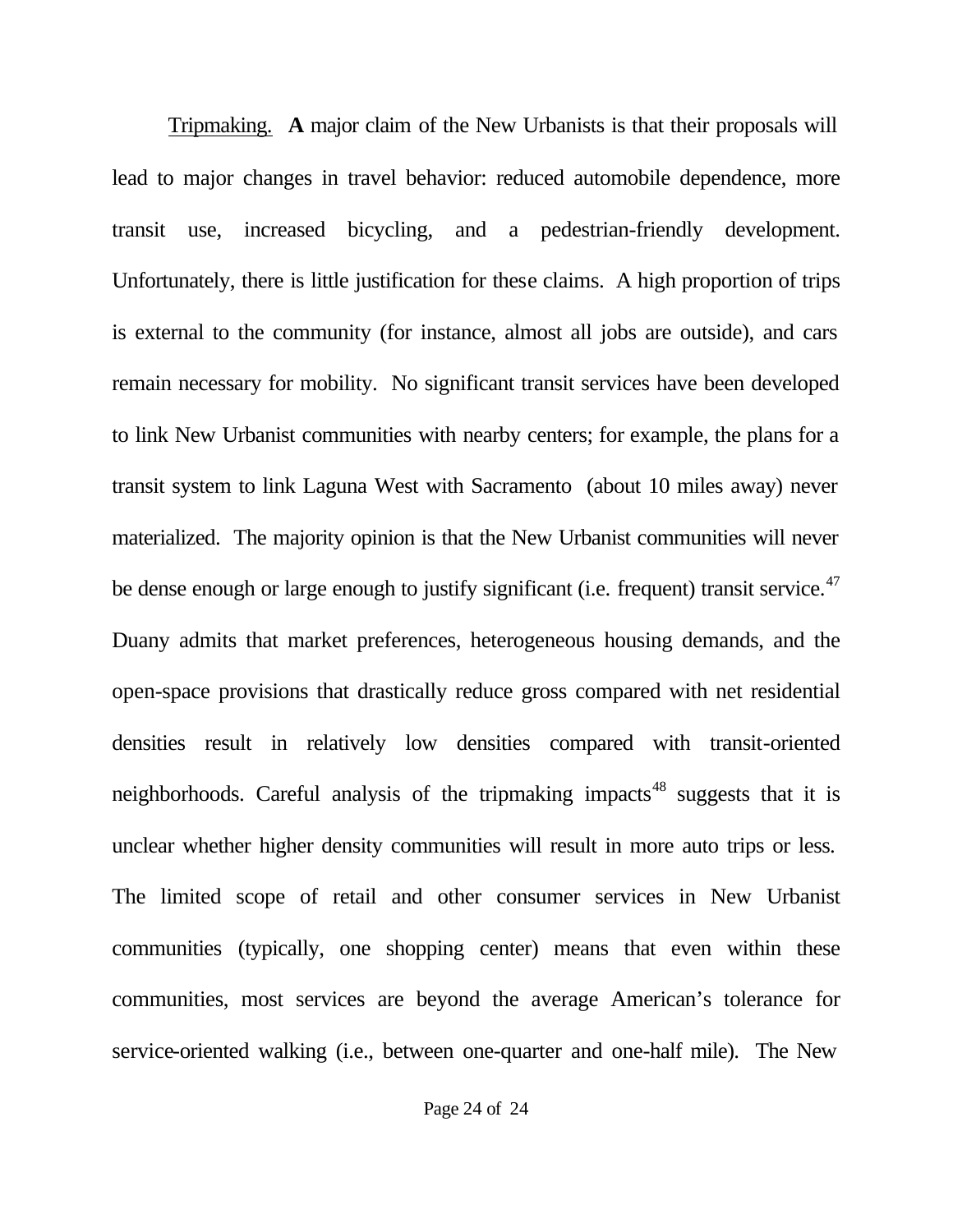Urbanist communities often lend themselves to comfortable cycling, but bicycles remain a niche travel mode, at least for Americans.

# NEGLECTED FACTS

Analysts arguing for stronger land-use controls continue to promote their agenda regardless of the weight of evidence that conflicts with their views. The arguments for stronger land-use controls remain weak, for the following reasons:<sup>49</sup>

1. The air is getting cleaner in spite of more people, more automobiles, and more vehicle miles driven. In the years 1979-1996, U.S. population grew by 29 percent, vehicles by 98 percent, and vehicle miles traveled (VMT) by 125 percent; yet, in the same interval, all four on-road vehicle emissions (VOC, NOx,  $PM_{10}$  and  $CO$ ) declined.<sup>50</sup>

2. Reductions in most air pollutants began well before the onset of federal environmental regulation. In developed countries, market pressures account for responsiveness to the demand for a cleaner environment and have caused technological improvements to be implemented as long as common-law protections and incentives were not preempted.<sup>51</sup>

3. Much more food is being grown on much less land. Cropland use in the United States peaked in 1930.<sup>52</sup> Reforestation in America is the result of greater agricultural efficiencies leading farmers to farm only their best land.<sup>53</sup> The amount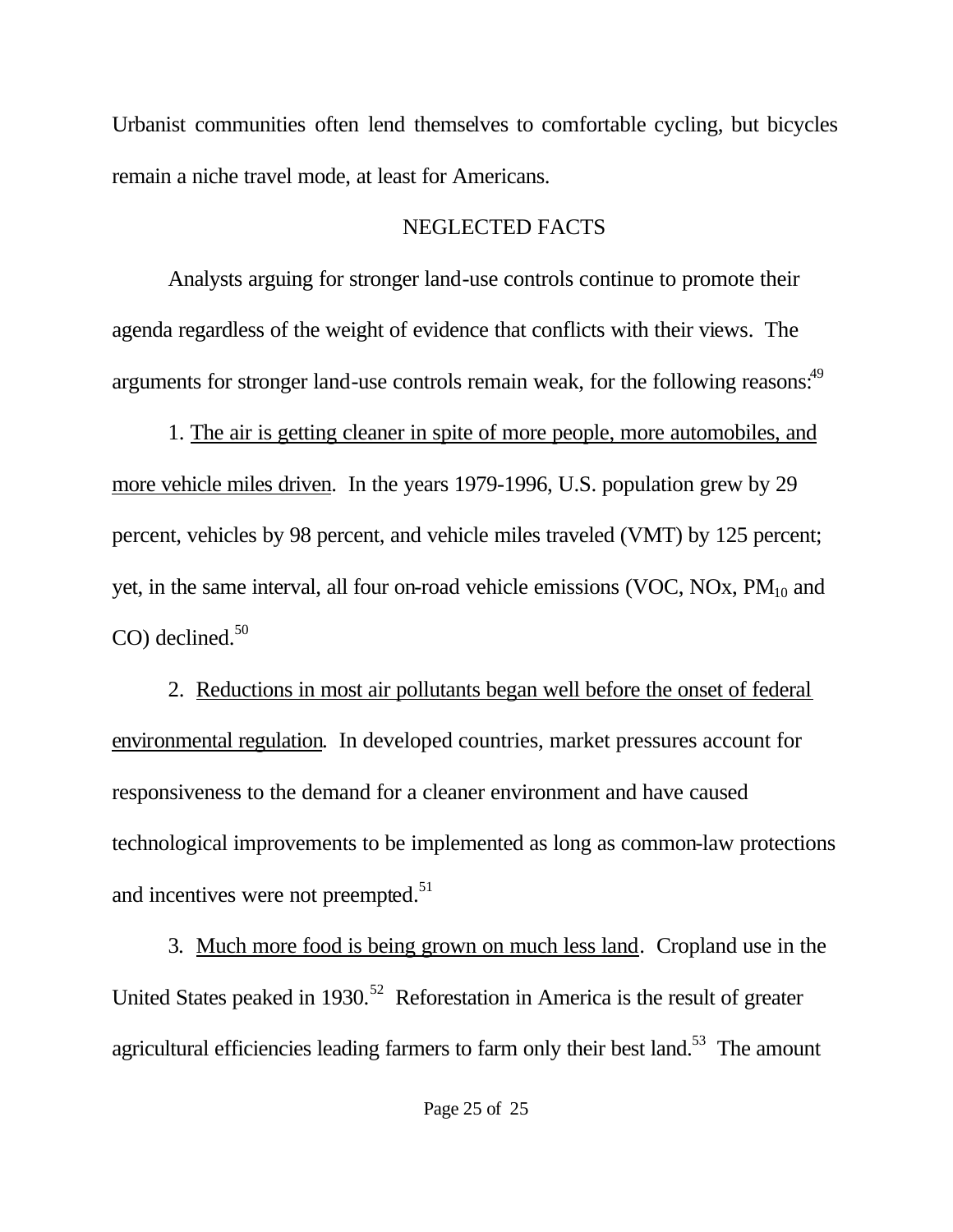of farmland would be even less in the absence of federal programs that pay handsomely for "farmlands" not farmed.

4. Suburb-to-suburb commuting and low-density settlement ease traffic congestion*.* Average commuting speeds increased between 1983 and 1990 and again between 1990 and 1995.<sup>54</sup> Although trip distances have increased, trip times have increased only modestly. There is inevitable congestion because access is almost everywhere free (a problem) and continues to be widely seen as an entitlement (the source of the problem). Given all of this, it is surprising how little congestion there is. Flexible land markets (e.g., the "suburbanization of commuting") provide the traffic safety valve; "impending gridlock" remains forever impending. The casual observation that the worst traffic conditions occur in the densest cities is backed by careful research. Donald Pickrell and Paul Schmieck $^{55}$ demonstrate that, after controlling for income and other household characteristics, the elasticity of household VMT with respect to residential density is approximately -0.1. A doubling of densities would decrease VMT per household by 10 percent, but with twice as many households, there would be many more trips.

The Nationwide Personal Transportation Survey journey-to-work trip times correlate positively (significantly) with urbanized area population densities. Other cross-sectional studies corroborate the intuition that high development densities are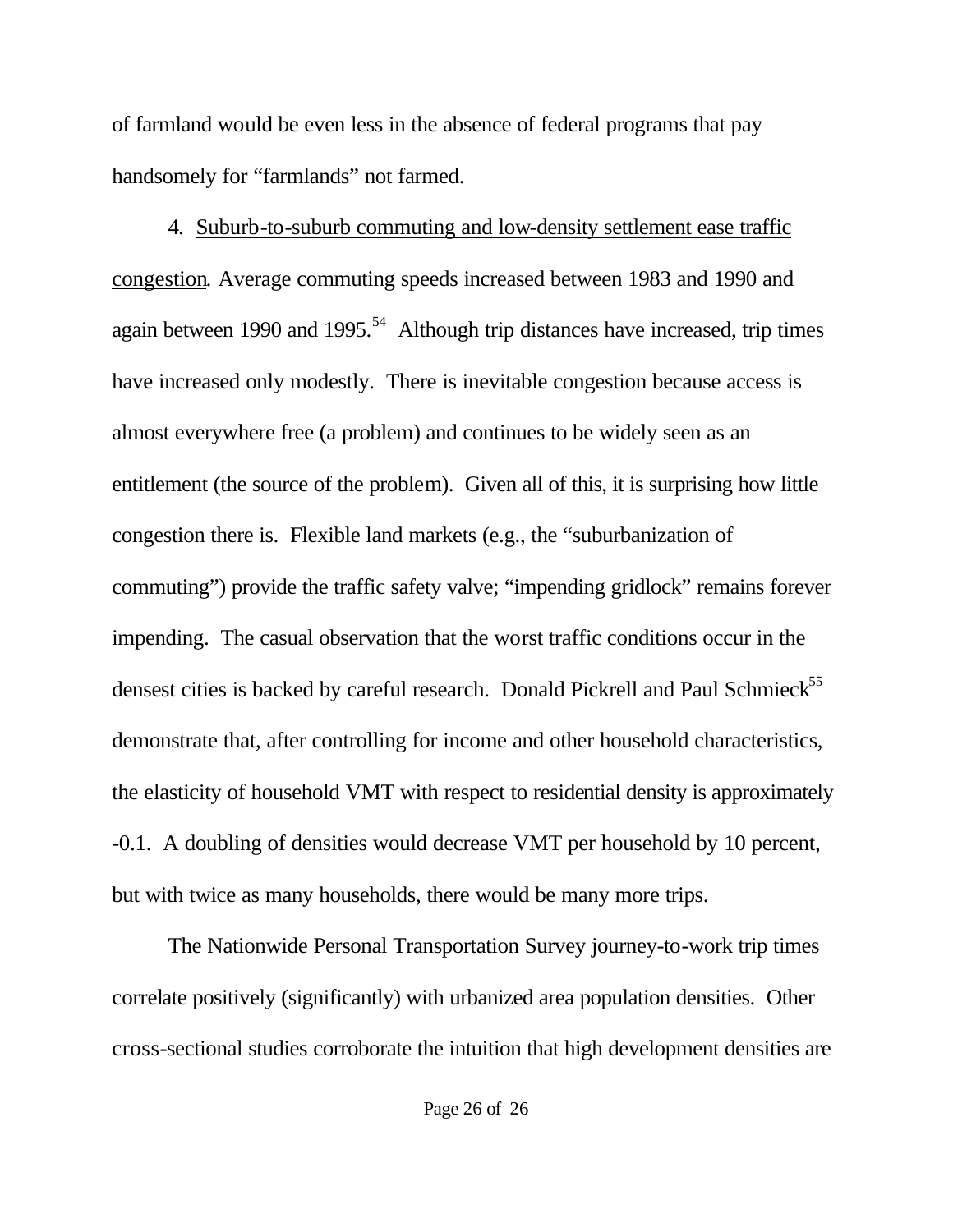associated with high congestion.<sup>56</sup> Kenneth Orski reports that "(t)he Ballston rail transit station in Northern Virginia, often cited as a national model of a compact transit-oriented 'village' that is supposed to encourage walking and reduce car use, is a case in point. With density five times higher than their neighboring spread-out Fairfax City/Oakton area, Ballston creates more than four times as many daily vehicle trips than its low-density neighbor."<sup>57</sup>

Even where everything is within walking distance and everyone rides bicycles, people continue to drive their automobiles, and often. Household trip frequencies are often the wild card. It is by no means clear that these remain unchanged when access is improved. It is more likely that Americans will buy more as the price drops.<sup>58</sup> The federal Clean Air Act mandates higher densities, and federal, state, and local planning agencies promote compact land-use arrangements in the belief that these will contribute to less auto use and cleaner air. Yet the theory behind this multi-billion effort remains weak.

5. Inner city poverty is not a consequence of low-density suburbs.<sup>59</sup> Poverty is a human capital problem exacerbated by poor inner city schools. Moreover, equity loses out when controls limit housing availability and push up prices. It is no accident that the planners' showcase (Portland, Oregon) is now among the least affordable of U.S. cities in housing, with the fastest-growing house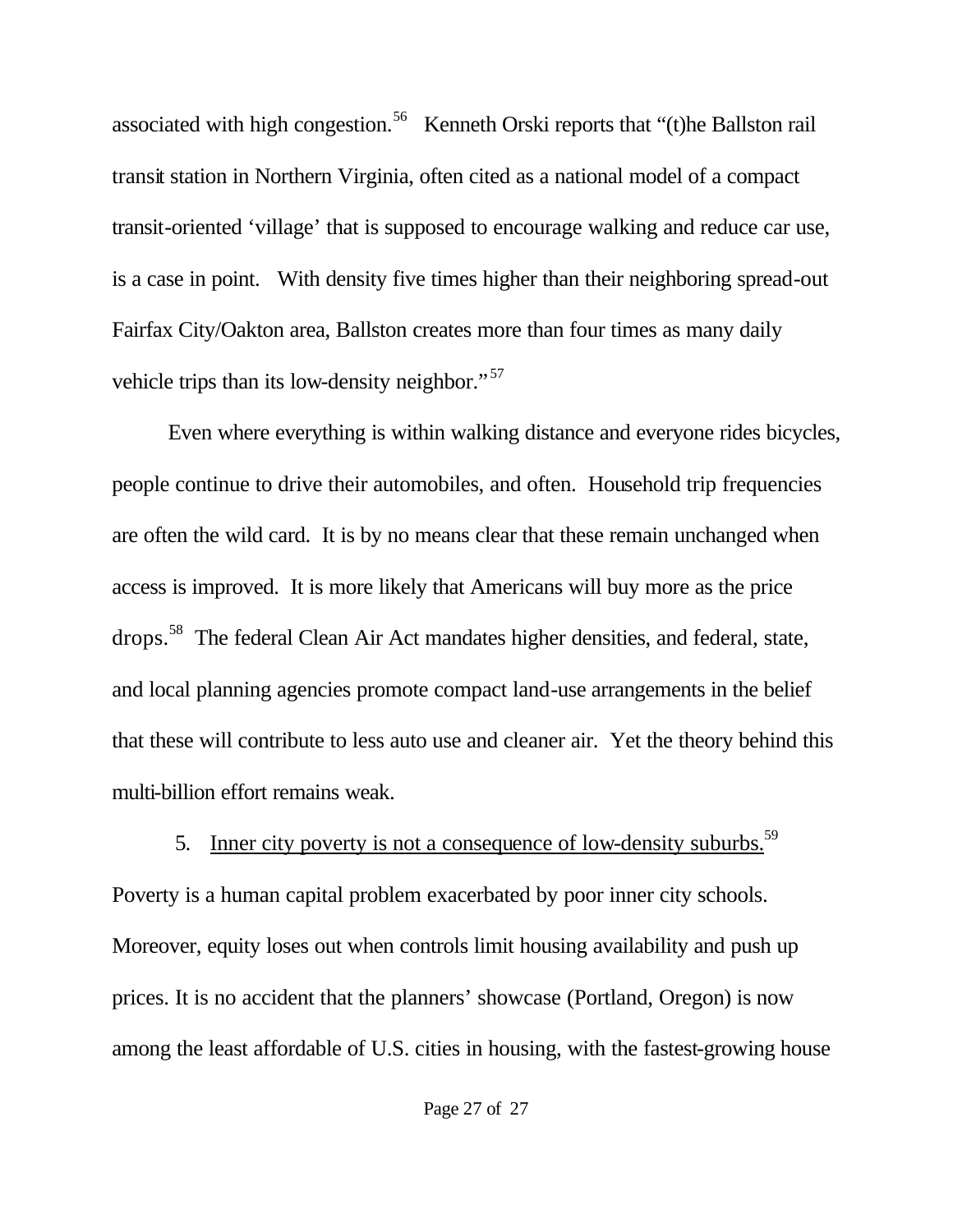prices in the  $1990s$ .<sup>60</sup> A related issue is how the costs and benefits of alternative settlement patterns are distributed. The brute fact is that there are, in most cases, gainers and losers from any market or institutional change. The point is that market forces minimize costs to losers. Yes, CIDs may be more expensive, and the poor may not have access, but the suburban exit has created significant housing opportunities for central-city households.

6. There are no clear infrastructure savings from high residential densities. The few available studies reveal a "U-shaped" cost function that bottoms at relatively low residential densities, below 1250 people per square mile.<sup>61</sup> Scale economies in areas such as power generation are probably a thing of the past. In any event, cost minimization is not the full story. People compare and trade off marginal costs with marginal benefits whenever they can.

7. The social interactions of suburbanites are no different from central-city residents.<sup>62</sup> A standard argument is that more compact living encourages civil society. But few agree on what "community" means. We do know, however, that the residents of U.S. central cities and suburbs take precisely the same proportion of trips for "social" reasons. Robert Nelson found substantial community involvement in private neighborhoods, and argued that this is a much more plausible outcome than promoting community via top-down planning. <sup>63</sup>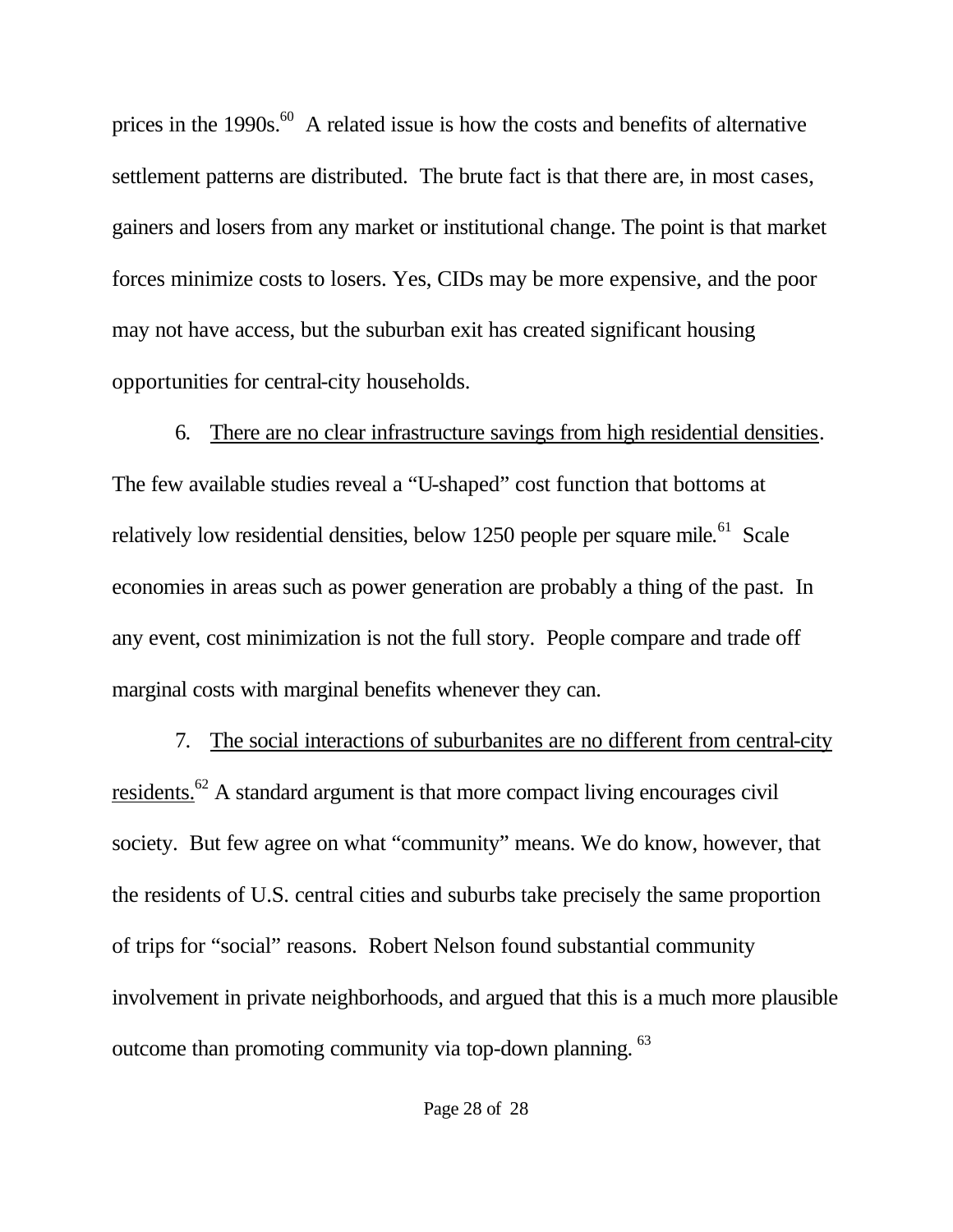8. Providing expensive rail-transit systems does nothing for traffic congestion. After more than \$360 billion of public subsidies, most of it to rail transit, over the last 35 years, per capita transit use in the United States is at a historic low.<sup>64</sup> Yet, new rail-transit systems are routinely proposed and built. This waste is explained by political porkbarrel. The overwhelming majority of Americans prefer personal transportation, a fact that planners and politicians continue to ignore.

9. The downtown revival stories may be much exaggerated. There have been many media reports about the revival of the central city in general and downtown in particular. Also, the 2000 Census results have revealed remarkable resilience in several central cities. So, are the central cities coming back? Our belief is that in the large city cases, the explanation was the tight labor market of the late 1990s. Some of the small cities have done well by promoting their downtowns as tourist centers.<sup>65</sup> In the long run, the central cities require all the stars to come into constellation. The large majority of non-traditional households have to swear off children forever (no rational analysis can expect the vast majority of central-city schools to improve soon); central cities have to create their mini-Manhattans of good restaurants and recreational and cultural amenities; they have to address the other central-city social problems, apart from education; and significant job growth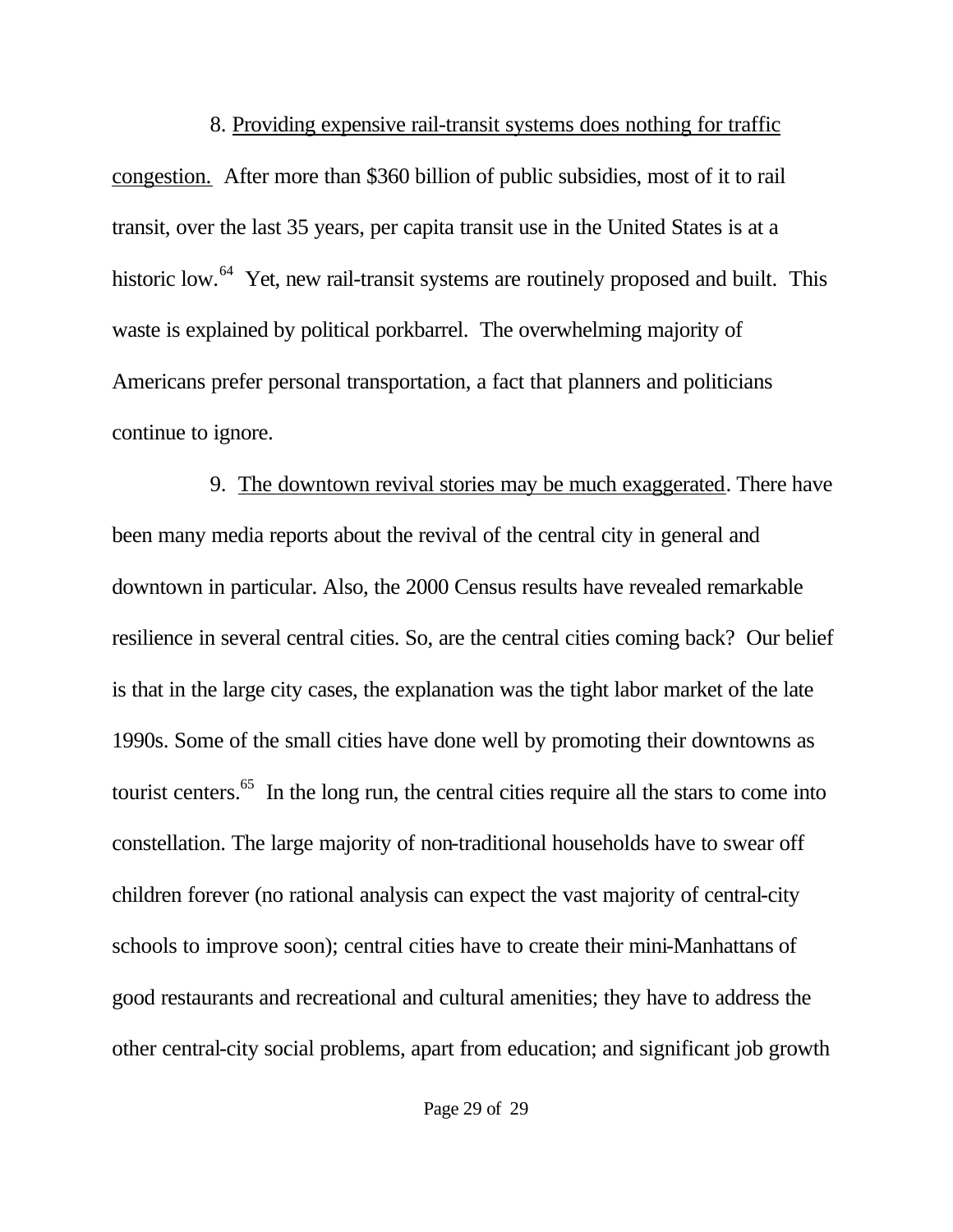has to occur in downtowns (a little easier in the information technology age than in the industrial age). There are serious doubts that this constellation can come into line.

The arguments for more land-use controls are, of course, much more extensive (some are even silly, such as the assertion that Atlantans are the most obese because of that city's suburban sprawl, a hypothesis that has inspired research projects at the Centers for Disease Control).<sup>66</sup> The current favorite is "global warming" with proposals that seek to implement drastic lifestyle changes to counter it ("get people out of their cars"). Yet the evidence for climate change remains very controversial,  $67$  and the cost-benefit ratios of the policy proposals from the Kyoto Conference have been seriously questioned. Another issue is the relative importance of increasing land-use consumption per household relative to population growth as the major contributors to sprawl. This is a recurrent internal debate among anti-sprawl analysts that is, for example, tearing the Sierra Club apart. Some argue that land use is four times as important as population growth<sup>68</sup>. Others argue that population growth accounts for more than one-half of the problem.<sup>69</sup> Still others find significant variations among individual metropolitan areas.<sup>70</sup> Some of the confusion relates to a temporary glitch in the 1997 land-use database from the U.S. Department of Agriculture's Natural Resources Inventory. Because this is an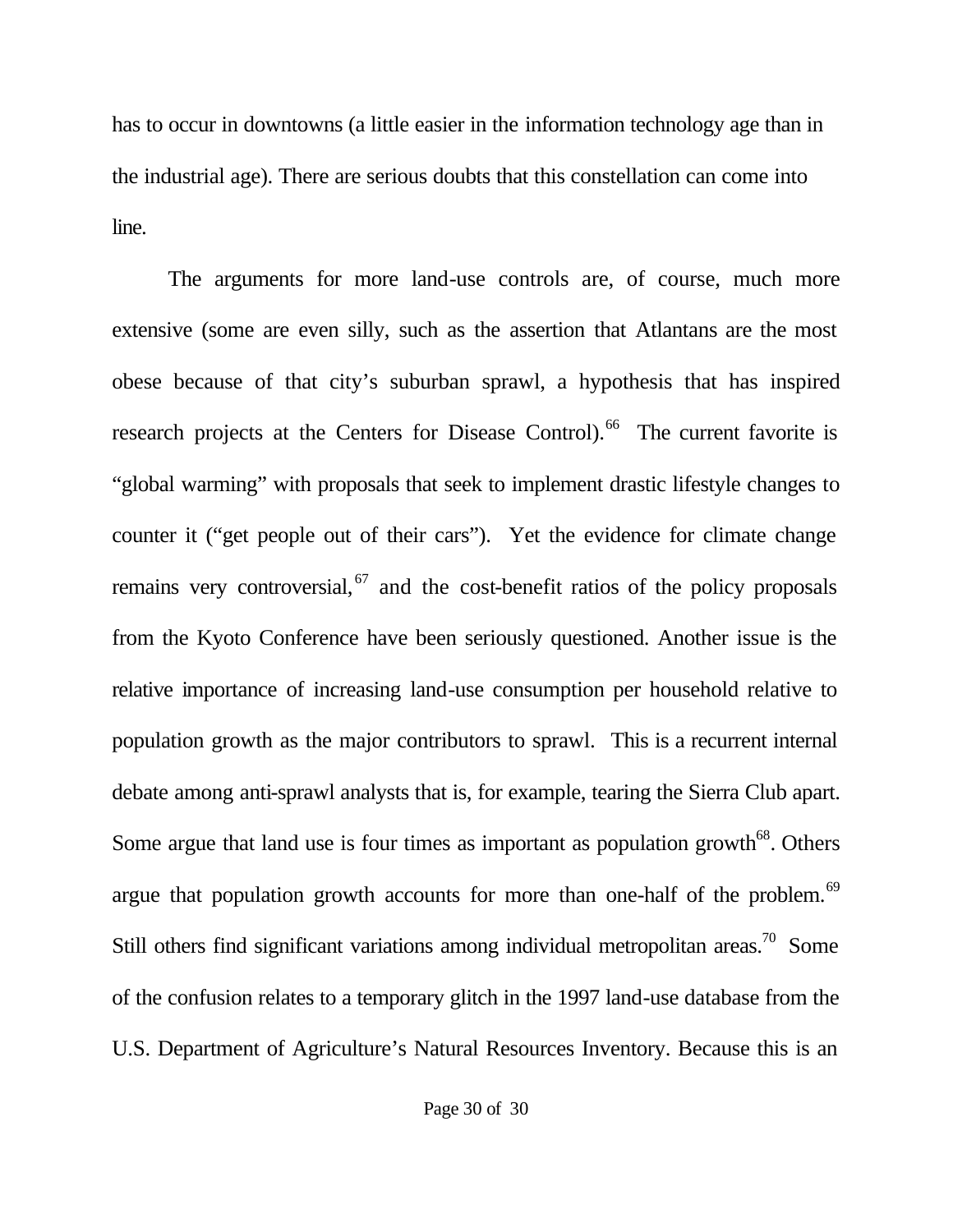internal discussion among those who take a different position on land-use controls, we remain neutral, except when they take the leap from population growth is the problem to immigration is the problem. In our view, the cliché that the United States is a "nation of immigrants" does not do full justice to the net benefits conferred on society as a whole and to individuals from recent immigration.

# **CONCLUSION**

The agenda of the regulators cannot be justified on either equity or efficiency grounds. It is not clear what social benefits can reasonably be expected from their programs. Events in Eastern Europe and other places at the end of the twentieth century showed that markets will eventually prevail because the alternatives are not tenable. There is no reason to believe that land markets are exempt from this generalization. Innovations and improvements in most of humanity's material conditions, including their housing and living arrangements, spring from the profitseeking impulses of entrepreneurs when allowed to operate in an environment of economic freedom. This is why minimalist local planning is preferred.

What then is the local government equivalent of Robert Nozick's Nightwatchman State? It is clear that planners should do few things and do them well. Several writers<sup>71</sup> have proposed that land markets (developed and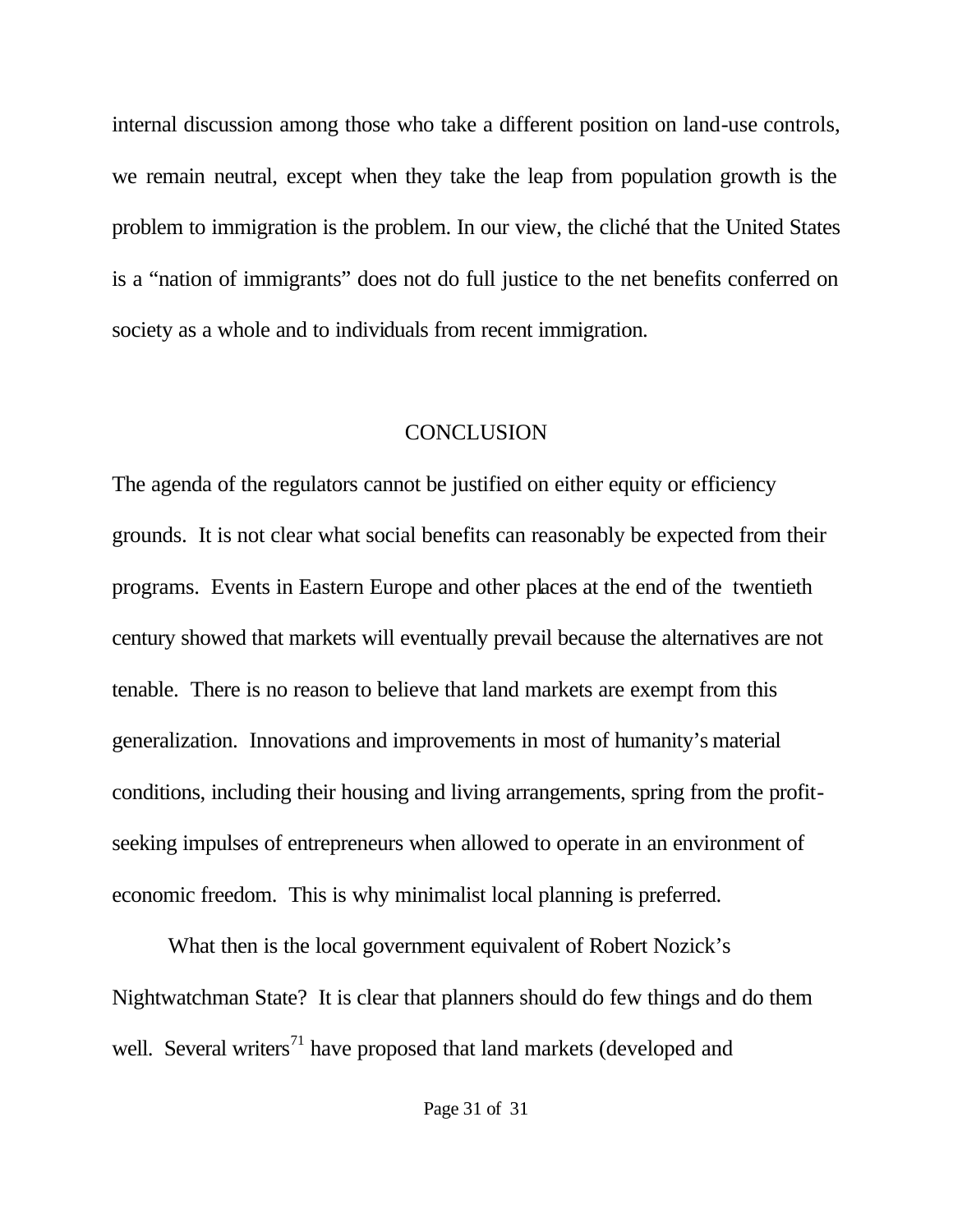undeveloped land) be freed while city planners focus on improving infrastructure planning. In this way, they would set and publicize the preconditions (the "rules of the game") for land markets. Planners would need to concern themselves only with trunkline infrastructure planning because anything below that level could be privately supplied by developers. Developers have already demonstrated their ability to create large-scale "planned communities" (that made up almost two-thirds of the CID housing stock in 1998).

It is a truism that everyone plans and that planning is essential. The important question is: what is the optimal division of labor between private and public planners? Our proposal (focus on infrastructure, set the rules of the game, and liberalize land markets) suggests one answer. The optimal division of responsibilities deserves further thought. The problem is that the city planning profession is unprepared. The public and planners are pulling in opposite directions. It is ironic that many writers suggest Canadian and Western European cities as models for U.S. planners. Short visits to tourist-oriented town centers are misleading. European and Canadian cities are also spreading out via the suburbanization of people and jobs. Automobile use is increasing, and transit use is declining.<sup>72</sup> This occurs in spite of much tougher policies than in the U.S. designed to promote the opposite trends. Rather than pursuing the hopeless goal of getting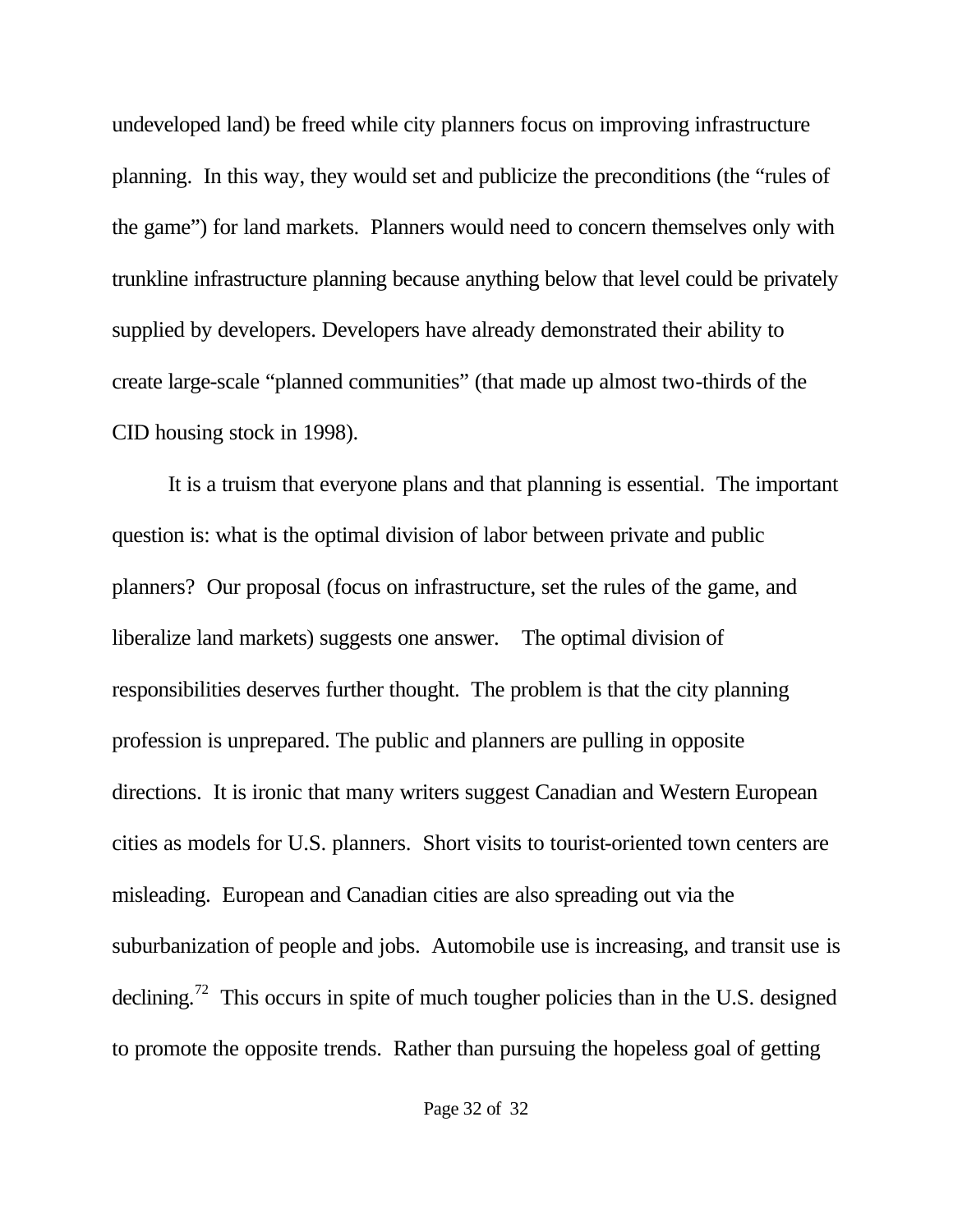people to give up strongly preferred freedoms and lifestyles, U.S. planners may want to ponder how they can increase their effectiveness by doing less.

Finally, how does all this affect federalism and related issues? First, the federal government is a bystander in all this unless it can create a wedge issue (e.g., air quality, water quality, endangered species, or central-city disinvestment) to justify intervention on other grounds. Second, with respect to intergovernmental relations, the arena is a debate between states and local jurisdictions, with the federal government almost irrelevant. Third, in our view, the constitutional issues that emphasize individual rights are the most critical. The sprawl debate, at it's most fundamental level, hinges on whether one believes that people have the right to choose where they want to live, what they want to drive, where they want to shop, and soon - - if they are willing to pay the full costs involved.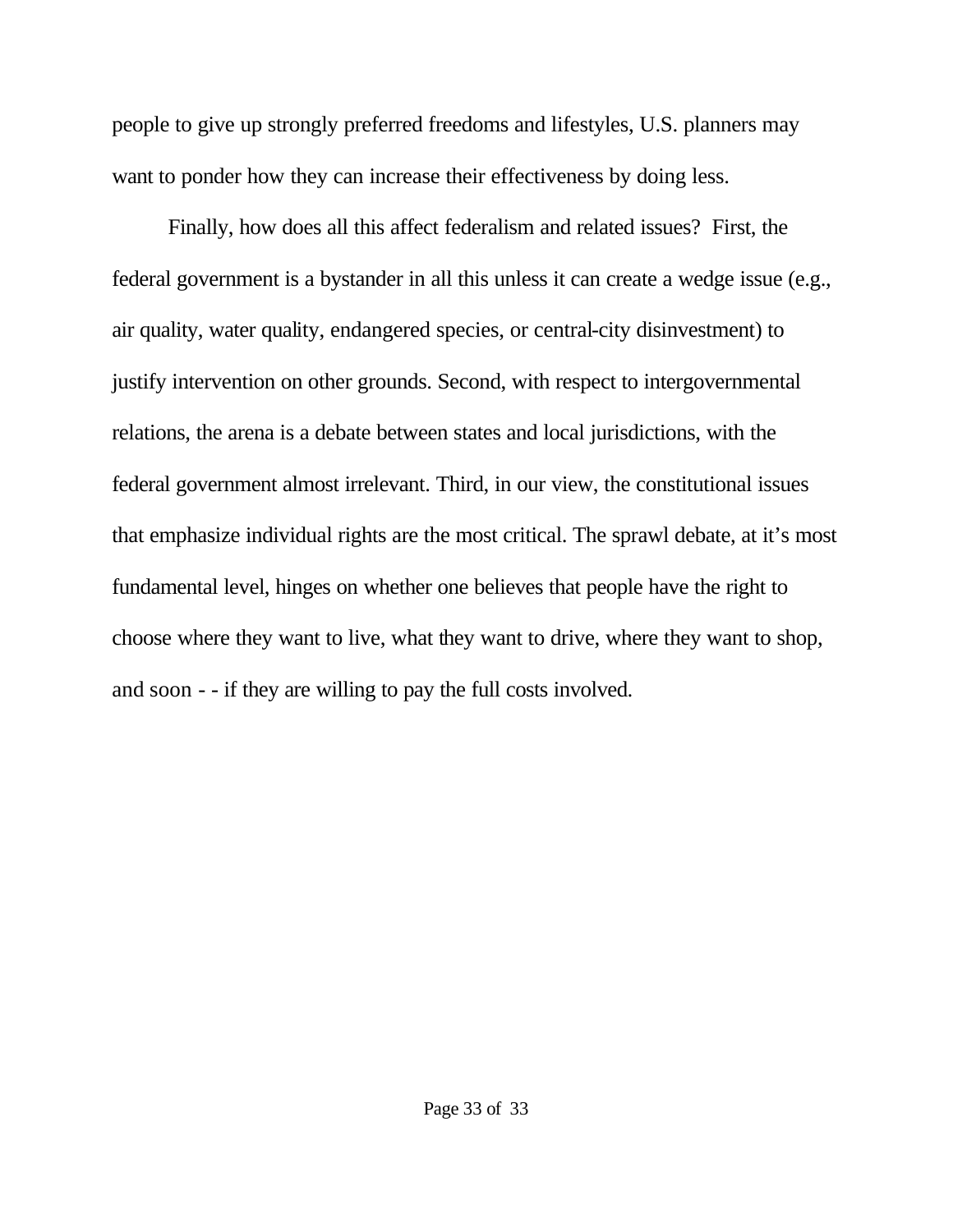#### Endnotes:

l

<sup>1</sup>Susan Schmidt and John Mintz, "Voter Turnout Up Only Slightly Despite Big Drive," The Washington Post, 9 November 2000, p. A35.

<sup>2</sup>Charles M. Tiebout, "A Pure Theory of Public Expenditures," Journal of Political Economy 64 (October 1956): 416-424.

<sup>3</sup>Albert O. Hirschman, Exit, Voice and Loyalty: Responses to Decline in Firms, Organizations and States (Cambridge: Harvard University Press, 1970).

<sup>4</sup>Robert D. Putnam, Bowling Alone: The Collapse and Revival of American Community (New York: Simon and Shuster, 2000).

<sup>5</sup>Lynne L. Kiesling, "Book Review,"The Cato Journal 20 (Spring/Summer 2000): 131-133.

<sup>6</sup>Paul Heyne, A Students' Guide to Economics (New York: Prentice Hall, 2000), p. 28.

<sup>7</sup>Samuel R. Staley and Gerald C.S. Mildner, "The Price of Managing Growth," Urban Land 59 (February 2000): 18-22, cites a source that reports 1,000 such bills were introduced in 1999 alone, with 20 percent of them passing. Others cite 240 similar measures introduced between 1996 and 1998 with 75 percent passing.

<sup>8</sup>Chang-Hee Christine Bae, "The Cross-Border Impacts of Growth Management Controls: Portland, Oregon, and Clark

County, Washington" (paper presented at the Pacific Regional Science Conference, Portland, Oregon, July 2001).

<sup>9</sup>Robert Meltz, Dwight H. Merriam, and Richard M. Frank, The Takings Issue: Constitutional Limits on Land-use

Control and Environmental Regulation (Washington, D.C.: Island Press, 1999).

<sup>10</sup>Nollan v. California Coastal Commission, 483 U.S. 825 (1987).

<sup>11</sup>Lucas v. South Carolina Coastal Council, 112 S. Ct. 2886 (1992).

 $12$ Dolan v. The City of Tigard, 114 S. Ct. 2309 (1994).

 $13$ Caroline M. Hoxby, "Does Competition Among Public Schools Benefit Students and Taxpayers?" The American Economic Review 90:5 (2000): 1209-1238, reports that the more such choices parents have, the higher are student achievement scores and the lower is school spending.

<sup>14</sup>United States Census Bureau, Statistical Abstract of the United States: 2000 120<sup>th</sup> ed. (Washington, DC: U.S.

Government Printing Office, 2000), Tables 1212 and 1213.

Page 34 of 34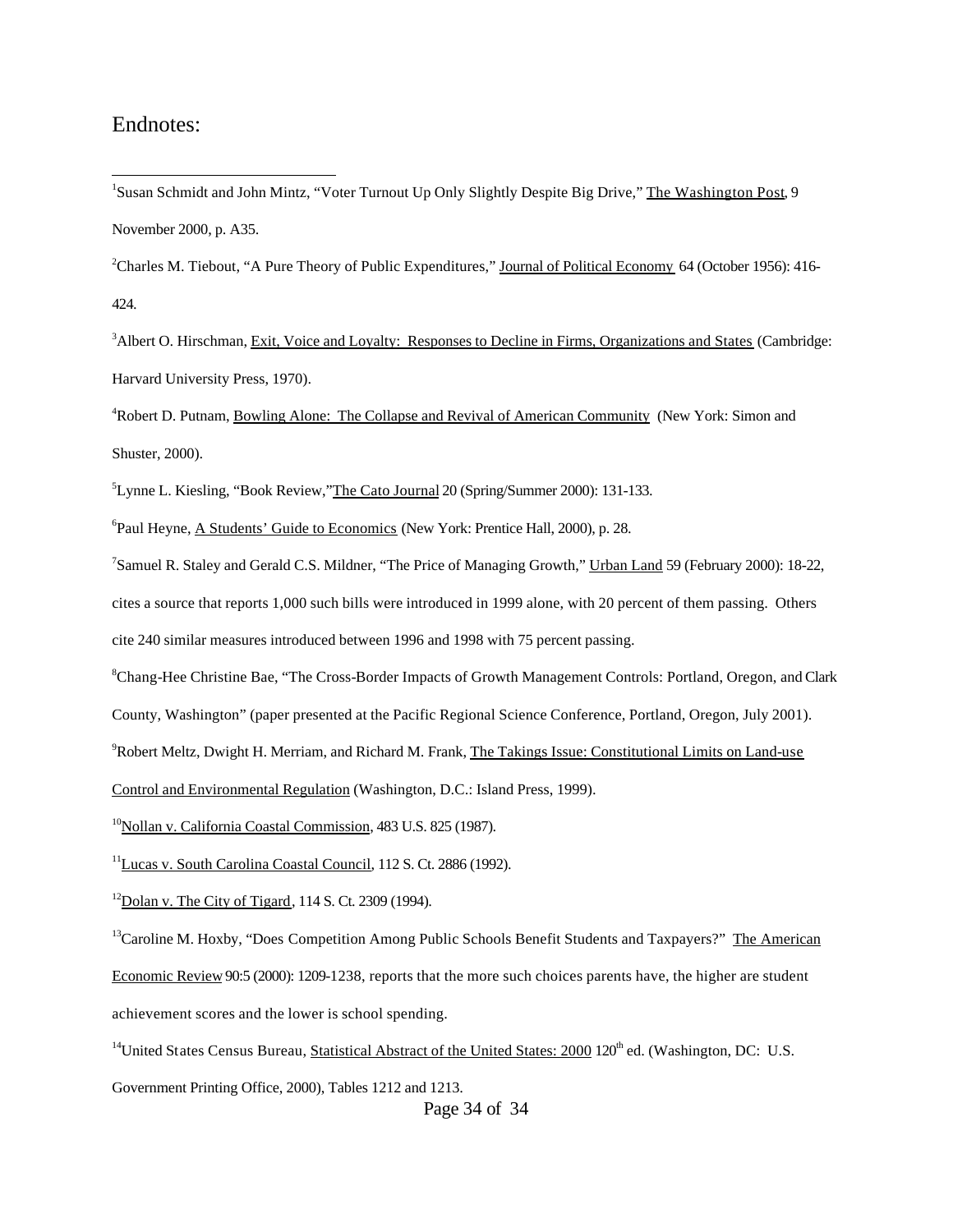<sup>15</sup>Robert H. Nelson, "A Private Property Right Theory of Zoning," The Urban Lawyer 11 (1979): 713-732.  $16$ Village of Euclid v. Ambler Realty Co., 272 U.S. 365 (1926).

<sup>17</sup>Evan McKenzie, Privatopia: Homeowner Associations and the Rise of Residential Private Government (New Haven: Yale University Press, 1994).

 $18R$ obert H. Nelson, "Privatizing the Neighborhood: A Proposal to Replace Zoning with Private Collective Property Rights to Existing Neighborhoods," George Mason Law Review 7 (Summer 1999): 1-54, enumerates the legal differences between condominium ownership and planned unit development (PUD), which make up about two-thirds of CIDs.

<sup>19</sup>Tiebout, "A Pure Theory of Public Expenditures," 416-424.

<sup>20</sup>Fred Foldvary, Public Goods and Private Communities (Aldershot, Hants, U.K. and Brookfield, VT.: Edward Elgar Publishing Co, 1994).

<sup>21</sup>Donald J. Boudreaux and Randall G. Holcombe, "Contractual Governments in Theory and Practice," The Voluntary City, in D. Beito et al.(eds.) (Ann Arbor: University of Michigan Press, forthcoming).

 $^{22}$ Ibid., 14.

l

<sup>23</sup>Bruce L. Benson, "Economic Freedom and the Evolution of Law," The Cato Journal 18 (1998): 209-232.

 $^{24}$ McKenzie, Privatopia, p. 12. Critics also confuse CIDs with gated communities. The overwhelming number of CID communities are not gated , with estimates ranging from 10-20 percent (Timothy Egan, "Many Seek Security in Private Communities," New York Times, 3 September 1995, pp. A1, A22.)

<sup>25</sup>Robert C. Ellickson, "New Institutions for Old Neighborhoods," Duke Law Review 48 (1998): 75-110.

<sup>26</sup>Similar proposals are suggested by Nelson. (Robert H. Nelson, "Privatizing the Neighborhood: A Proposal to

Replace Zoning with Private Collective Property Rights to Existing Neighborhoods," George Mason Law Review 7 (1999): 1-54.).

<sup>27</sup>Jerell Richer, "Urban Congestion and Developer Precommitments: Unilateral Solutions to Dynamic Inconsistency," Urban Studies 32 (1995): 1279-1291. Donald J. Boudreaux and Randall G. Holcombe, "Contractual Governments in Theory and Practice" in D. Beito, et al (eds.) The Voluntary City. (Ann Arbor: University of Michigan Press, forthcoming).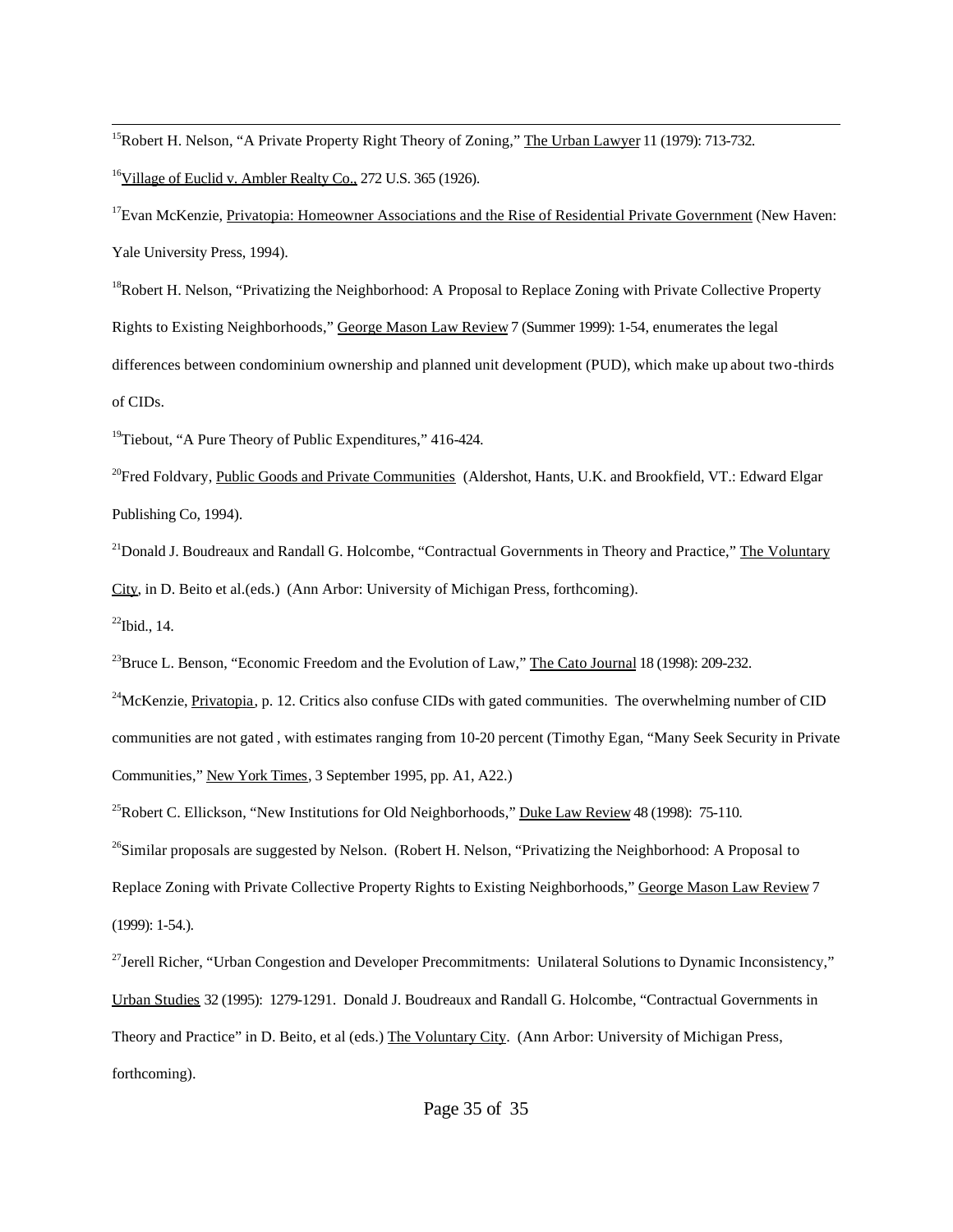<sup>28</sup>Richard A. Epstein, Takings: Private Property and the Power of Eminent Domain (Cambridge: Harvard University Press, 1985), p. 265.

<sup>29</sup>Bruce L. Benson, "Why Crime Declines," Ideas on Liberty 50 (2000): pp. 22-25.

l

 $30$ For a brief history of the problems created by regional governments in the U.S., see Siegel 1999. (Fred Siegel, "Is Regional Government the Answer?" The Public Interest 137 (1999): 85-98.).

<sup>31</sup>Clifford J. Treese, Community Associations Factbook (Alexandria, VA: Community Associations Institute, 1999). Consistent employment time series from the Bureau of Economic Analysis are available for counties. These show that most 1975-98 private sector job growth was in the fringe counties of the largest metro areas (1 million or more pop.), where job growth was 1.5 times the U.S. rate. Recently released census population data show that of the top ten 1990 central cities (New York, Los Angeles, Chicago, Houston, Philadelphia, San Diego, Detroit, Dallas, Phoenix, San Antonio), four grew faster in the 1990-2000 interval than the U.S. while six did not. Of the latter, two (Philadelphia and Detroit) continued to shrink. Only two of the top ten central cities (New York and San Antonio) grew faster than their metro areas. It is hard to see a "back to the city" movement. Gentrification exists but is a minor phenomenon. <sup>32</sup>Joel Garreau, Edge City: Life on the New Frontier. (New York: Anchor Books, 1991).

 $33$ Friedrich A. Hayek, The Fatal Conceit: The Errors of Socialism. (Chicago: The University of Chicago Press, 1978).  $34$ Silicon Valley office rents were recently reported to be \$70 per square foot while Manhattan's were slightly less than \$58. San Francisco's \$76 rates are attributed by many to the Silicon Valley boom.

<sup>35</sup>Peter Katz, The New Urbanism: Toward an Architecture of Community (New York: McGraw-Hill, 1994), p. ix.  $36$ Ibid., xiii.

<sup>37</sup>Peter Calthorpe, The Next American Metropolis (New York: Princeton Architectural Press, 1993).

<sup>38</sup>Anthony Downs, A New Vision for Metropolitan America (Washington, D.C.: Brookings Institution, 1994).

<sup>39</sup> Joyce Burnette and Joel Mokyr, "The Standard of Living through the Ages" in The State of Humanity, ed. Julian L. Simon. (Oxford: Blackwell,1995).

<sup>40</sup> Peter Hall, Cities of Tomorrow (Oxford: Blackwell, 1988). Colin Ward, New Town, Home Town, the Lessons of Experience (London: Calouste Gulbenkian Foundation. 1993).

<sup>41</sup>Alexander Garvin, "Is the New Urbanism Passe?" Lusk Review 4 (1998): 12-32.

Page 36 of 36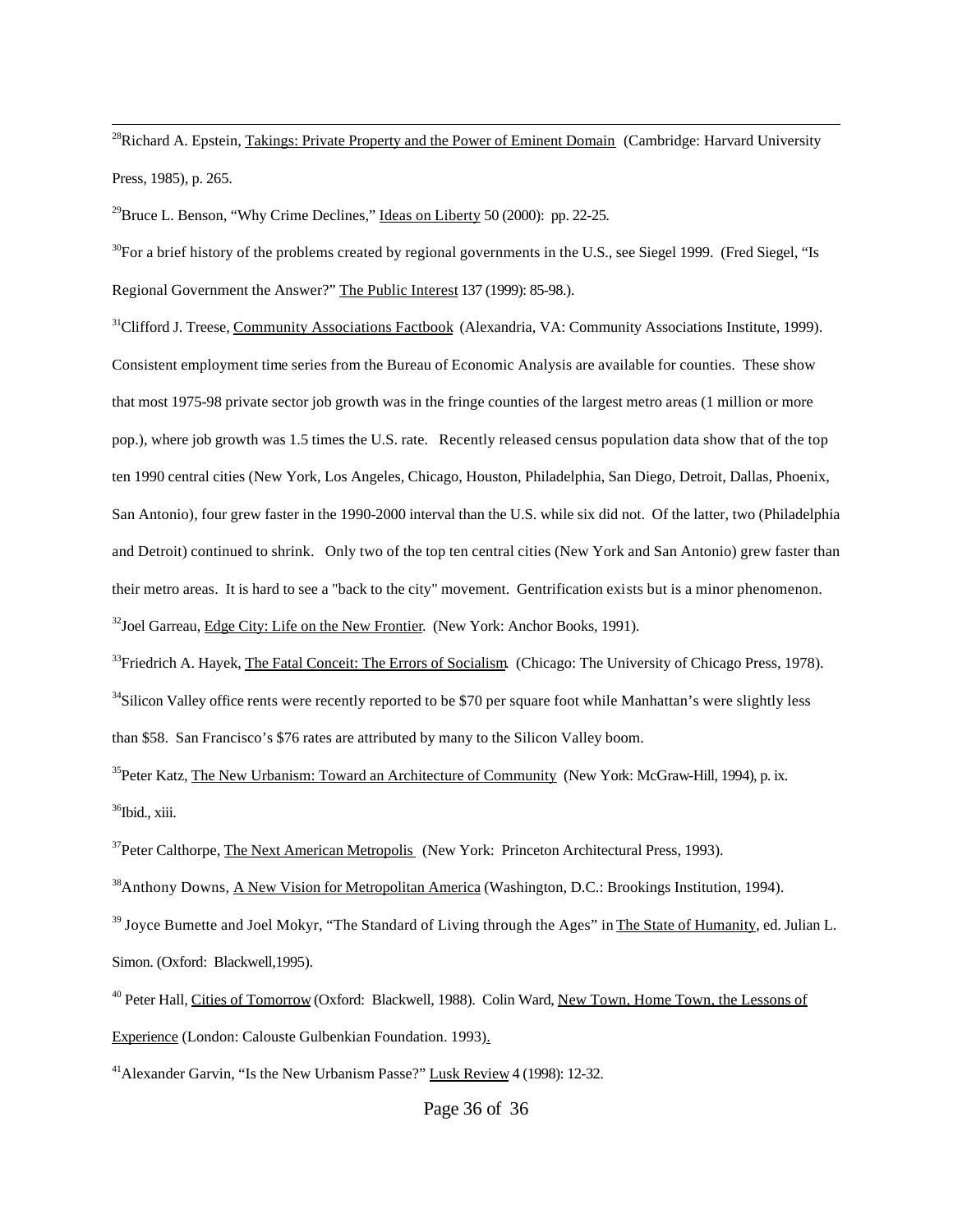$^{42}$ Mark J. Eppli and Charles C. Tu, Valuing The New Urbanism: The Impact of the New Urbanism On Prices of Single-

Family Homes. (Washington, DC: The Urban Land Institute, 1999).

<sup>43</sup>David Harvey, "The New Urbanism and the Communitarian Trap," Harvard Design Magazine 69 (Winter/Spring) 1997).

<sup>44</sup>Jane Jacobs, The Death and Life of Great American Cities (New York: Prentice-Hall, 1961).

<sup>45</sup> Harvey, "The New Urbanism and the Communitarian Trap," 68-9.

<sup>46</sup> Harvey, "New Urbanism: Urban or Suburban?" 47-63.

<sup>47</sup>Anthony Downs, A New Vision for Metropolitan America (Washington, D.C.: Brookings Institution, 1994).

<sup>48</sup>Randall Crane, "Cars and Drivers in the New Suburbs: Linking Access to Travel in Neo-traditional Planning,"

Journal of the American Planning Association 62 (Winter 1996): 51-65.

<sup>49</sup>Peter Gordon and Harry W. Richardson, "Prove It," The Brookings Review 16 (1998): 23-25.

 $^{50}$ http://www.fhwa.dot.gov/environment/AIR\_ABS.HTM, 1997; Table on page 8.

<sup>51</sup>Roger Meiners and Bruce Yandle, "Common Law and the Conceit of Modern Environmental Policy," George Mason

Law Review 7 (1999): 923-963. Indur M. Goklany, "Empirical Evidence Regarding the Role of Nationalization in

Improving U.S. Air Quality" in Roger E. Meiners and Andrew P. Morriss (eds). The Common Law and the

Environment: Rethinking the Statutory Basis for Modern Environmental Law. (New York: Rowman & Littlefield

Publishers, Inc., 2000).

l

 $52$ The U.S. Department of Agriculture recently revised its 1997 National Resources Inventory

(www.nhq.nrcs.usda.gov/NRI/), admitting that its widely cited earlier warnings about the loss of farmland was due to a "statistical software" error.

<sup>53</sup>Thomas H. Frey, "Trends in Land Use in the United States" in Julian L. Simon (ed.) The State of Humanity. (Oxford: Blackwell, 1995).

<sup>54</sup>Patricia S. Hu and Jennifer R. Young, Summary of Travel Trends: 1995 Nationwide Personal Transportation Survey. (Washington, DC: U.S. Department of Transportation, Federal Highway Administration, 1999): p. 44.

<sup>55</sup>Donald Pickrell and Paul Schmiek, "Trends in Motor Vehicle Ownership and use: Evidence from the Nationwide

Personal Transportation Survey," Journal of Transportation and Statistics 2 (1999): 1-17.

Page 37 of 37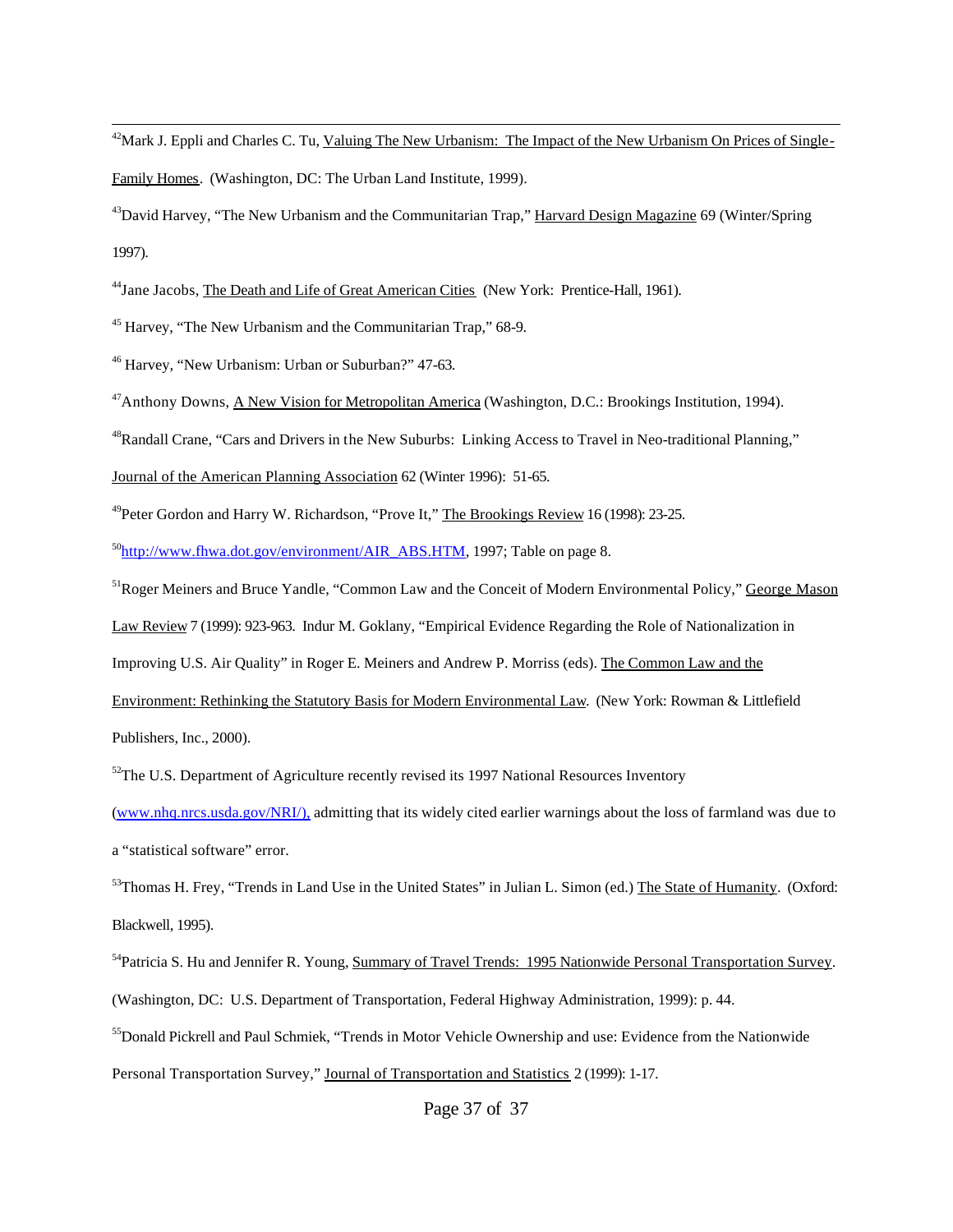<sup>56</sup>David T. Hartgen and Daniel O. Curley, "Beltways: Boon, Bane or Blip?" Factors Influencing Changes in Urbanized

Area Traffic, 1990-1997 (University of North Carolina, Charlotte: Center for Interdisciplinary Transportation Studies: WP 190, 1999).

<sup>57</sup>C. Kenneth Orski, "In Search of Livability," Innovation Briefs 10 (Sep/Oct 1999): 1.

<sup>58</sup>Randall Crane, "Cars and Drivers in the New Suburbs: Linking Access to Travel in Neotraditional Planning,"

Journal of the American Planning Association 62 (Winter 1996): 51-65.

<sup>59</sup>Anthony Downs, "Some Realities about Sprawl and Urban Decline," Housing Policy Debate 10 (1999): 955-974.

 $60$ Staley and Mildner, "The Price of Managing Growth," 18-22

 $<sup>61</sup>$  Helen Ladd, "Population Growth, Density, and the Costs of Providing Public Services,"</sup>

Urban Studies 29 (1992): 273-295.

l

 $^{62}$ Peter Gordon and Harry W. Richardson, "Critiquing Sprawl's Critics," CATO Policy Analysis 365 (2000)

 $^{63}$ Robert H. Nelson, The Privatization of Local Government: From Zoning to RCAs" in Residential Community

Associations: Private Governments in the Intergovernmental System? (Washington DC: U.S. Advisory Commission on Intergovernmental Relations, 1989).

<sup>64</sup>www.publicpurpose.com

<sup>65</sup>Peter Gordon and Harry W. Richardson, "The Destiny of Downtowns: Doom or Dazzle?" Lusk Review 3 (1997): 63-76

<sup>66</sup>June Manning Thomas, "The Forces of Urban Heterogeneity Can Triumph," American Quarterly 46 (1994): 49-54, sees "racial and income segregation, oppression of women and ecological rape" as a consequence of suburbanization. James Kunstler mentions sprawl as an explanation of the Littleton, Colorado, shootings (quoted in Neal R. Peirce, "Littleton's Legacy: Our Suburban Dream Shattered," The Washington Post, 6 June 1999). "On a Rainy Night In Georgia, What Can You Do But Eat? – There Are More Obese People All Over, but Peach State Really Takes the Cake" The Wall Street Journal, 29 October 1999 by Ann Carns and James R. Hagerty (p. A1).  $67$ www.co2science.org

<sup>68</sup>David Rusk, Inside Game, Outside Game: Winning Strategies for Saving Urban America (Washington, D.C.: Brookings Institution Press, 1999).